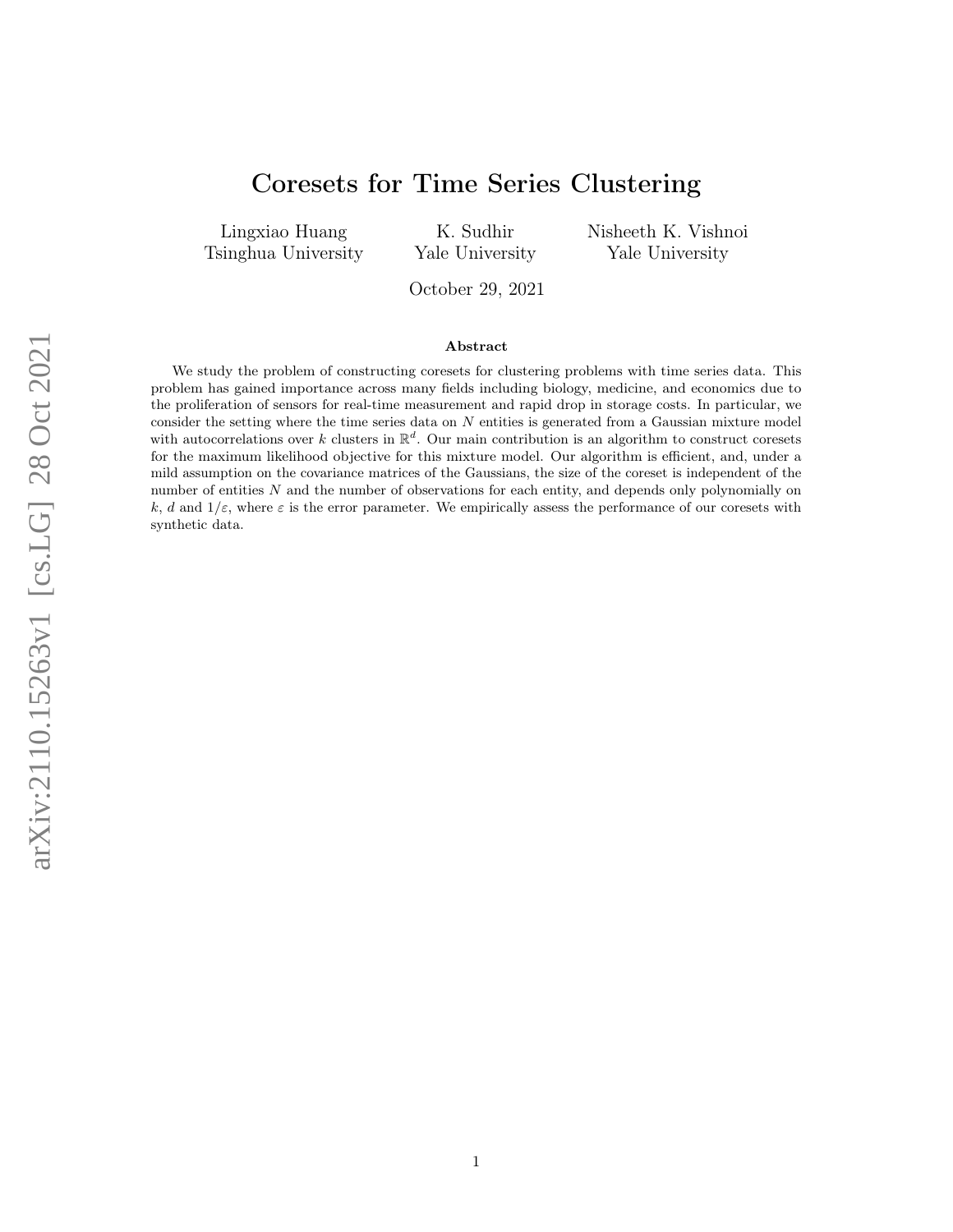# Contents

|              | 1 Introduction                                                                                          | 3                        |  |  |  |  |  |  |  |
|--------------|---------------------------------------------------------------------------------------------------------|--------------------------|--|--|--|--|--|--|--|
| $\mathbf{2}$ | Related work                                                                                            |                          |  |  |  |  |  |  |  |
| 3            | Clustering model and coreset definition                                                                 |                          |  |  |  |  |  |  |  |
|              | Theoretical results<br>4.1<br>4.2                                                                       | 6<br>$\overline{7}$<br>9 |  |  |  |  |  |  |  |
| 5            | <b>Empirical results</b>                                                                                |                          |  |  |  |  |  |  |  |
| 6            | Proof of Lemma 4.3: The first stage of Algorithm 1 outputs an entity-level coreset<br>6.1<br>6.2<br>6.3 | 12<br>12<br>13<br>14     |  |  |  |  |  |  |  |
|              | 7 Proof of Lemma 4.4: The second stage of Algorithm 1 outputs a time-level coreset<br>7.1<br>7.2        | 19<br>20<br>20           |  |  |  |  |  |  |  |
| 8            | Proof of Theorem 4.2                                                                                    | 21                       |  |  |  |  |  |  |  |
| 9            | Limitations, conclusion, and future work                                                                | 22                       |  |  |  |  |  |  |  |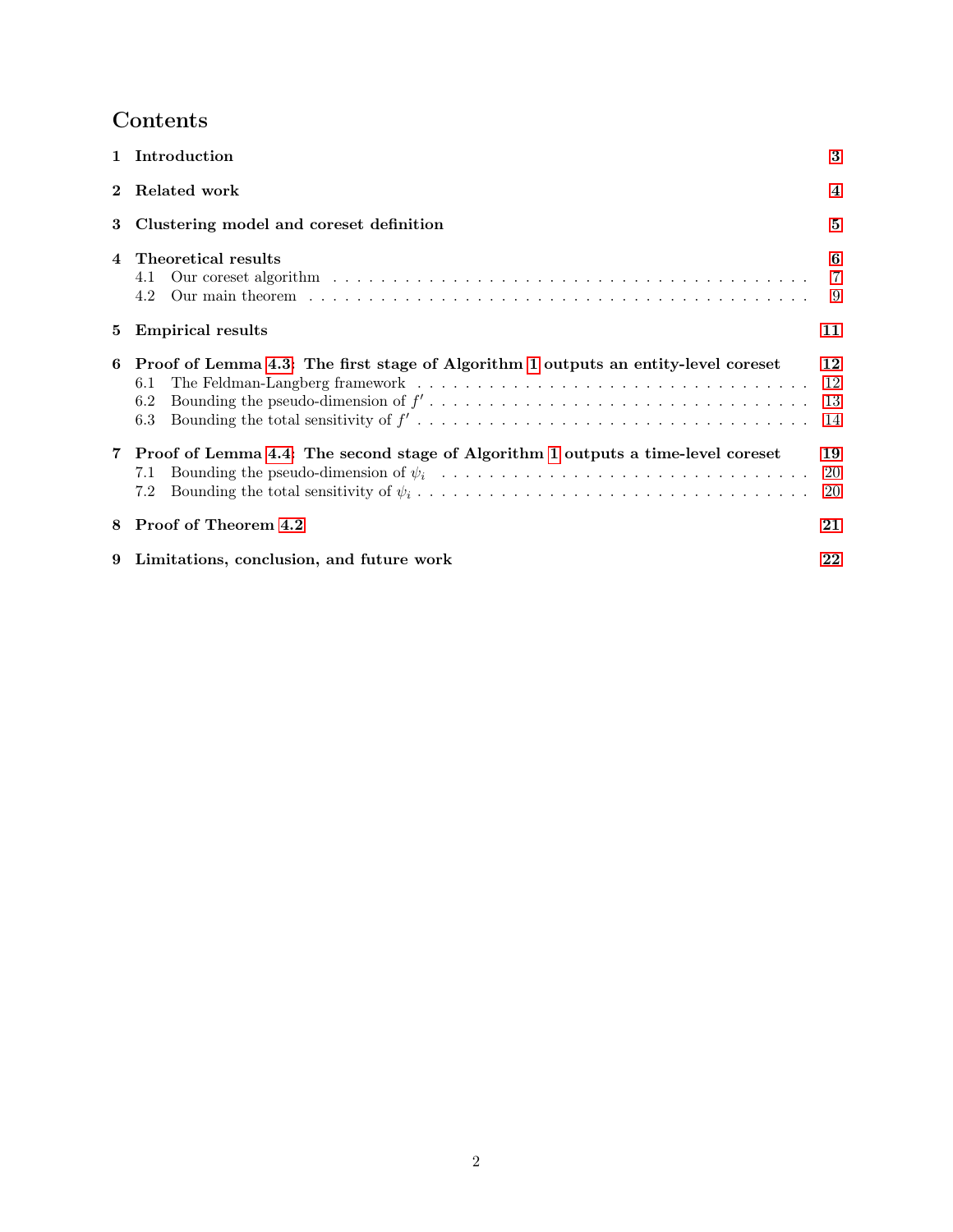## <span id="page-2-0"></span>1 Introduction

A multivariate time series dataset, represented as  $\mathcal{X} = \{X_i = (x_{i1}, \ldots, x_{i,T_i}) \subset \mathbb{R}^{T_i \times d} \mid i \in [N]\},\$  where N is the number of entities,  $T_i$  is the number of time periods corresponding to entity i and d is the number of features, tracks features of a cross-section of entities longitudinally over time. Such data is also referred to as panel data [\[8\]](#page-21-1) and has seen rapid growth due to proliferation of sensors, IOT and wearables that facilitate real time measurement of various features associated with entities and the rapid drop in storage costs. Specific examples of time series data include biomedical measurements (e.g., blood pressure and electrocardiogram), epidemiology and diffusion through social networks, weather, consumer search, content browsing and purchase behaviors, mobility through cell phone and GPS locations, stock prices and exchange rates in finance [\[2\]](#page-21-2).

Computational problems of interest with time series data include pattern discovery [\[49\]](#page-24-0), regression/prediction [\[39\]](#page-23-0), forecasting [\[9\]](#page-21-3), and clustering [\[47,](#page-24-1) [31,](#page-23-1) [2\]](#page-21-2) which arises in applications such as anomaly detection [\[46\]](#page-24-2). Though clustering is a central and well-studied problem in unsupervised learning, most standard treatments of clustering tend to be on static data with one observation per entity [\[35,](#page-23-2) [11\]](#page-22-0). Time series clustering introduces a number of additional challenges and is an active area of research, with many types of clustering methods proposed [\[15\]](#page-22-1); direct methods on raw data, indirect methods based on features generated from the raw data, and model based clustering where the data are assumed to be generated from a model. For surveys of time series clustering, see [\[47,](#page-24-1) [2\]](#page-21-2).

We focus on model-based time series clustering using a likelihood framework that naturally extends clustering with static data [\[11\]](#page-22-0) to time series data [\[47\]](#page-24-1), where each multivariate time series is generated by one of k different parametrically specified models. For a survey of the importance of this sub-literature and its various real-world applications, see [\[30\]](#page-23-3). A prevalent approach is to assume a finite mixture of data generating models, with Gaussian mixture models being a common specification [\[50,](#page-24-3) [53\]](#page-24-4). Roughly, the problem is to partition  $\mathcal X$  probabilistically into k clusters, grouping those series generated by the same time series model into one cluster. Generically, the model-based  $k$ -clustering problem can be formulated as:  $\arg \max_{\alpha, \theta^{(1)}, \dots, \theta^{(k)}} \sum_{i \in [N]} \ln \sum_{l \in [k]} \alpha_l \cdot p_i(\mathcal{X}|\theta^{(l)})$ , where  $\alpha_l$  is the probability of a time series belonging to cluster l and  $p_i(\mathcal{X}|\theta^{(l)})$  is the likelihood of the data of entity i, given that the data is generated from model l (with parameters  $\theta^{(l)}$ ). Temporal relationships in time series are commonly modeled as autocorrelations (AR)/moving averages (MA) [\[20,](#page-22-2) [61\]](#page-24-5) that account for correlations across observations, and hidden Markov models (HMM) where the underlying data generating process is allowed to switch periodically [\[21,](#page-22-3) [62\]](#page-24-6). This paper focuses on the case when the data generation model for each segment  $l \in [k]$  is a multivariate Gaussian with autocorrelations. More formally, the generative model for each cluster is from a Gaussian mixture:  $x_{it} := \mu^{(l)} + e_{it}$ , where  $e_{it} = N(0, \Sigma^{(l)}) + \Lambda^{(l)} e_{i,t-1}$ , where  $N(0, \Sigma^{(l)})$  captures the mixture of Gaussian distributions from which entity level observations are drawn, and Λ captures the correlation between two successive observations through an AR(1) process [\[32,](#page-23-4) [44\]](#page-23-5). Overall, this model can be represented with cluster level model parameters  $\theta^{(l)} = {\mu^{(l)}, \Sigma^{(l)}, \Lambda^{(l)}}$  and cluster probability  $\alpha_l$ .

Time series datasets are also much larger than static datasets [\[47\]](#page-24-1). For instance, as noted in [\[42\]](#page-23-6), ECG (electrocardiogram) data requires 1 GB/hour, a typical weblog requires 5 GB/week. Such large sizes lead to high storage costs and also make it necessary to work with a subset of the data to conduct the clustering analysis to be computationally practical. Further, long time series data on entities also entails significant data security and privacy risks around the entity as it requires longer histories of entity behaviors to be stored and maintained [\[25,](#page-22-4) [41\]](#page-23-7). Thus, there is significant value for techniques that can produce approximately similar clustering results with smaller samples as with complete data.

Coresets have emerged as an effective tool to both speed up and reduce data storage by taking into account the objective and carefully sampling from the full dataset in a way that any algorithm run on the sampled set returns an approximate solution for the original objective with guaranteed bounds on approximation error [\[34\]](#page-23-8). Coresets have been developed for both unsupervised clustering (e.g., k-means, Gaussian mixture models) and supervised machine learning (e.g., regression) methods for static data; for surveys on coresets for static data, see [\[7,](#page-21-4) [22\]](#page-22-5). A natural question is whether coresets can be also useful for addressing the time series clustering problem. Recently, there is evidence that small coresets can be efficiently constructed for time series data, albeit for regressions with time series (panel) data [\[37\]](#page-23-9). However, as we explain in Section [2,](#page-3-0) there are challenges in extending coresets for static data clustering and time series (panel) data regressions for time series clustering.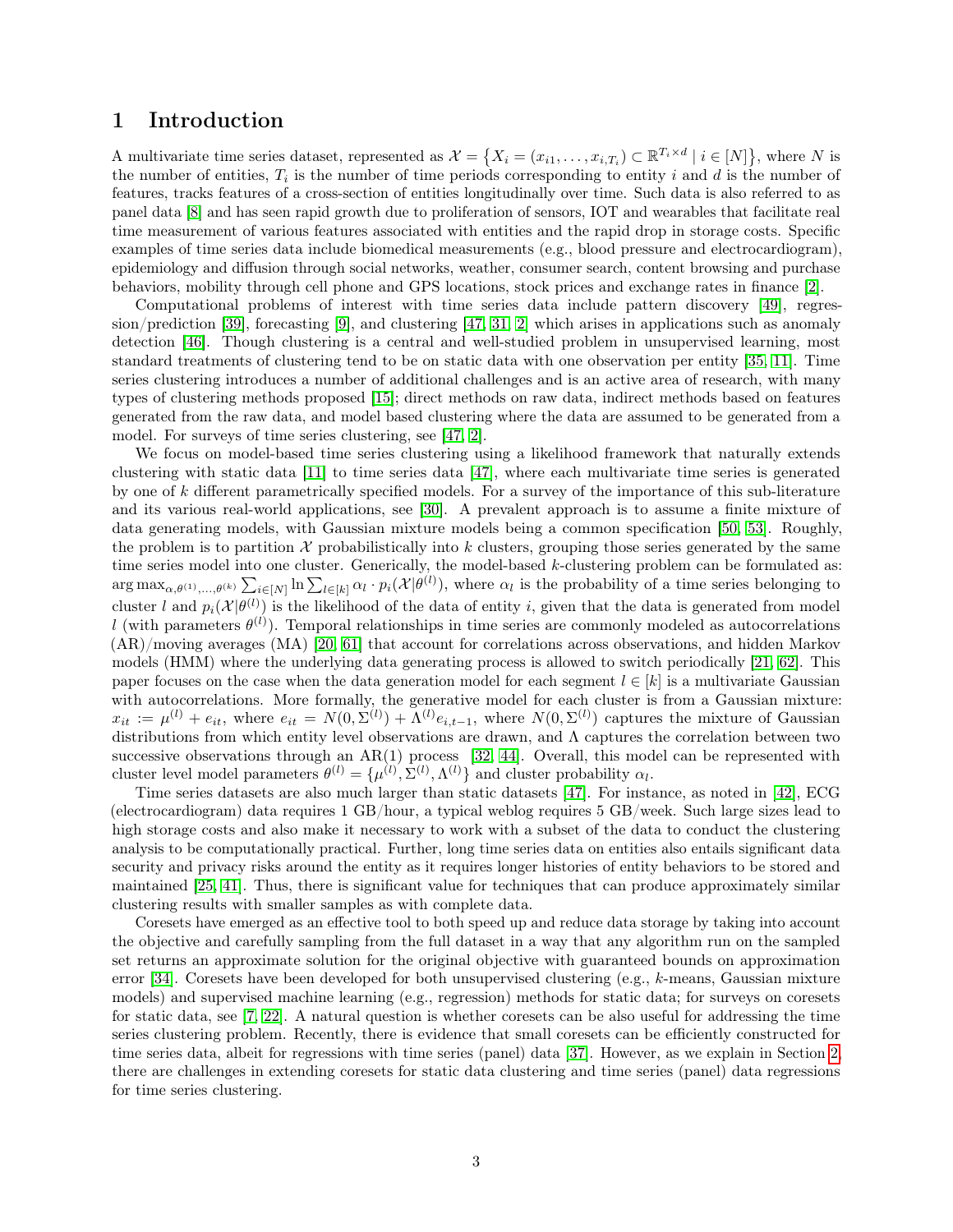Our contributions. We study coresets for a general class of time series clustering in which all entities are drawn from Gaussian mixtures with autocorrelations (as described above; see Problem [1\)](#page-5-1). We first present a definition of coresets for the log-likelihood k-clustering objective for this mixture model. One issue is that this objective cannot be decomposed into a summation of entity-time objectives due to the interaction of the ln term from log-likelihood and the exp term from Gaussians (Problem [1\)](#page-5-1). To estimate this objective using a coreset, we introduce an analogous clustering objective on a subset of data (Definition [3.2\)](#page-5-2). Our main result is an algorithm to construct coresets for this objective for the aforementioned mixture model (Theorem [4.2\)](#page-8-3). Our algorithm is efficient (linear on both N and  $\sum_{i\in[N]}T_i$ ) and, assuming that the condition number of the covariance matrices of the Gaussians  $(\Sigma^{(l)})$  are bounded and the eigenvalues of the autocorrelation matrices  $(\Lambda^{(l)})$  are bounded away from 1 (Assumption [1\)](#page-6-1), the size of our coreset is independent of the number of entities N and the number of observations  $T_i$ s; it only polynomially depends on k, d and  $1/\varepsilon$ , where  $\varepsilon$  is the error parameter (Theorem [4.2\)](#page-8-3).

Our coreset construction (Algorithm [1\)](#page-7-0) leverages the Feldman-Langberg (FL) framework [\[27\]](#page-22-6). Due to multiple observations for each entity and associated autocorrelations, the objective is non-convex and quite complicated in contrast to the static setting where the objective only contains one observation drawn from Gaussian mixtures for each entity. Thus, bounding the "sensitivity" (Lemma [4.5\)](#page-9-0) of each entity, which is a key step in coreset construction using the FL-framework, becomes challenging. We handle this technical difficulty by 1) upper-bounding the maximum effect of covariances and autocorrelations by using the observation that the gap between the clustering objectives with and without  $\Sigma$  and  $\Lambda$  is always constant, and 2) reducing the Gaussian mixture time series clustering problem to a certain k-means clustering problem whose total sensitivity is upper bounded.

Empirically, we assess the performance of our coreset on synthetic data for a three cluster problem (Section [5\)](#page-10-0), and compare the performance with two benchmarks: uniform sampling and a static coreset benchmark (LFKF [\[48\]](#page-24-7)) in which we do not consider autocorrelations and regard time series data as static. We find that our coreset performs better relative to uniform sampling and LFKF on both data storage and computation speed for a range of accuracy guarantees: To achieve a similar fit with the full data, our coreset needs fewer entity-time observations  $( $40\%$ ); the computation time for a given level of accuracy reduces$ by a 3x-22x factor when compared to uniform sampling and LFKF. Moreover, our coreset speeds up the computation time relative to the full data by 14x-171x. We note that the performance advantage of our coreset is greater when there is more time series data relative to entities  $(T_i \gg N)$ .

## <span id="page-3-0"></span>2 Related work

Time series or panel data analysis are important in many fields– biological [\[18\]](#page-22-7), engineering [\[3\]](#page-21-5), economics [\[51\]](#page-24-8) and the social sciences [\[59\]](#page-24-9). Clustering has been a central problem in unsupervised learning and also has a long history of use across many fields; for a historical overview of applications across fields, see [\[12\]](#page-22-8). While most standard treatments of clustering in machine learning tend to be on static data [\[35,](#page-23-2) [11\]](#page-22-0), there is by now a significant and rapidly growing literature on time series clustering; recent surveys include [\[47,](#page-24-1) [2\]](#page-21-2). While there are many coresets for algorithms on static data (including for clustering), there has been little work on coresets on time series data (see below).

Coresets for clustering. Coresets for various clustering objectives on static data have been well studied, including k-median [\[34,](#page-23-8) [17,](#page-22-9) [55,](#page-24-10) [38,](#page-23-10) [19\]](#page-22-10), k-means [34, 17, [28,](#page-23-11) [13,](#page-22-11) [10,](#page-22-12) 55, 38, 19], and k-center [\[1,](#page-21-6) [33\]](#page-23-12). For surveys of static coresets, see [\[52,](#page-24-11) [23\]](#page-22-13). [\[48,](#page-24-7) [26\]](#page-22-14) present coreset constructions for clustering problems on static data generated using Gaussian mixture models. [\[48\]](#page-24-7) constructs a coreset of size  $poly(k, d, 1/\varepsilon)$  under the same boundedness assumption as ours. [\[26\]](#page-22-14) remove this assumption and construct a coreset whose size additionally depends on poly  $\log N$ , but require another assumption that all  $x_i$ s are integral and in a bounded range. In contrast, we consider a generalized problem where each entity has multiple observations over time and accounts for autocorrelations across successive observations. The new idea is to reduce the GMM time series clustering problem (Problem [1\)](#page-5-1) to a k-means clustering problem whose points are linear combinations of those in  $X_i$  (Lemma [6.12\)](#page-16-0), and show that the effect of autocorrelation parameters  $\Lambda$  on the entity objectives can be upper bounded (Lemma [6.11\)](#page-14-0).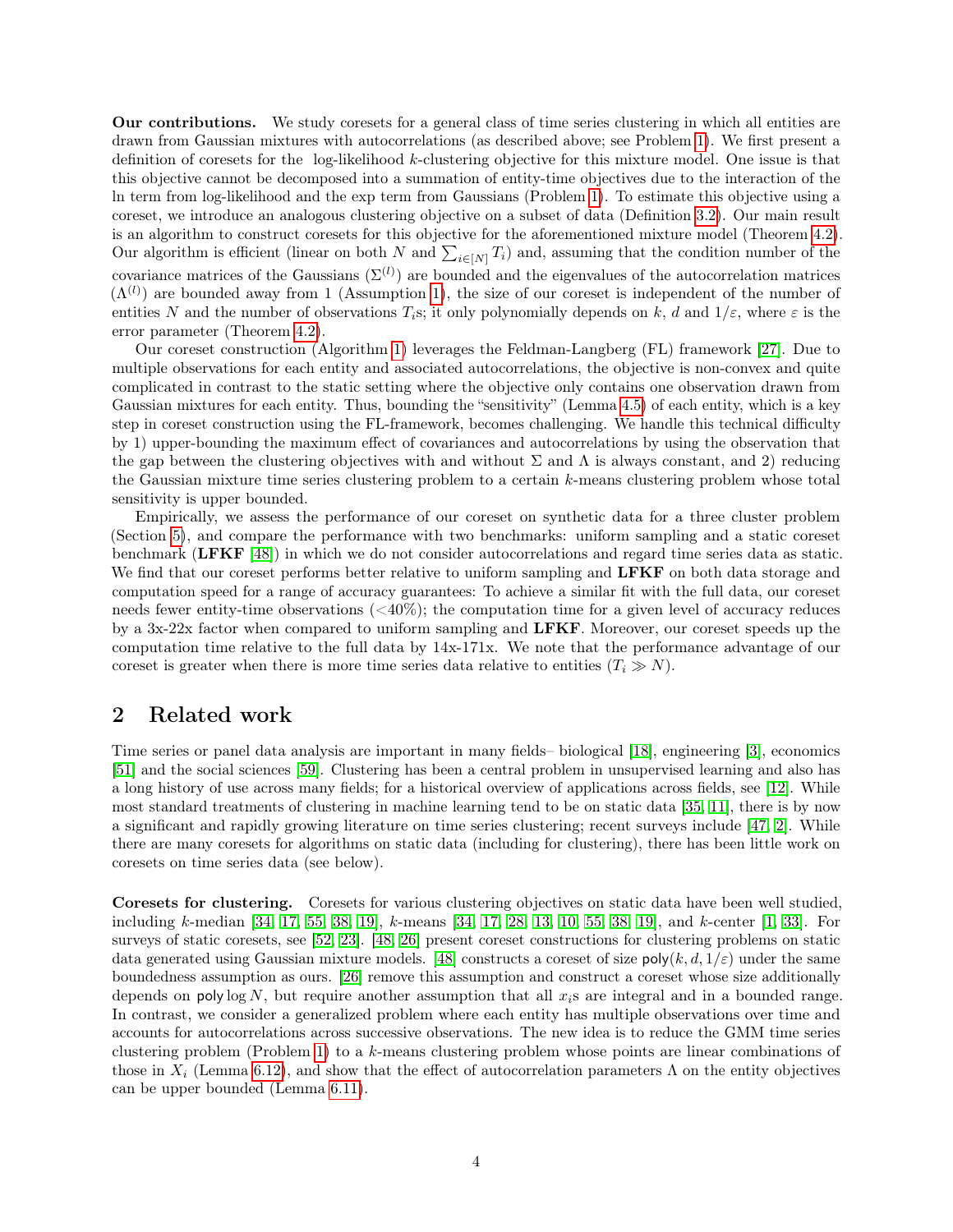**Regression with time series data.** [\[37\]](#page-23-9) construct coresets for a regression problem, called  $GLSE<sub>k</sub>$ , for time-series data including autocorrelations and a k-partition of entities. This is a supervised learning task that includes an additional label  $y_{it}$  for each entity-time pair. It aims to find a k-partition of entities and additional regression vectors  $\beta^{(l)} \in \mathbb{R}^d$  for each partition  $l \in [k]$  such that a certain linear combination of terms  $||y_{it} - (\beta^{(l)})^{\top} x_{it}||_2^2$  is minimized. In contrast, our problem is an unsupervised learning task, estimates points  $x_{it}$  by Gaussian means  $\mu$  instead of  $\beta$ , and includes covariances  $\Sigma$  between different features. The definitions of coresets in [\[37\]](#page-23-9) and ours consist of entity-time pairs but our coresets need to include multiple weight functions (w for entities and  $w^{(i)}$  for time periods of selected entity i; see Definition [3.2\)](#page-5-2) instead of one weight function as in the regression problem. This is to deal with the interaction of the ln term from the log-likelihood and the exp term from the Gaussians. [\[37\]](#page-23-9)'s result relies on an assumption that the regression objective of each entity is in a bounded range over the parameter space. This may not be satisfied in our setting since the clustering objective of an entity may be unbounded when all Gaussian means  $\mu^{(l)}$  are far away from observations of this entity. To bypass this, we reduce our problem to a k-means clustering problem (Definition [4.1\)](#page-6-2), whose total sensitivity is provably  $O(k)$  (Lemma [6.12\)](#page-16-0), by upper bounding the affect of covariance and autocorrelation parameters on the clustering objectives of entities (Lemma [6.11\)](#page-14-0) under the assumption that the condition number of covariance matrix is bounded (Assumption [1\)](#page-6-1), which provides an upper bound for the total sensitivity of entities on our problem (Lemma [4.5\)](#page-9-0).

Another related direction is to consider coreset construction for k-segmentation with time series data [\[54,](#page-24-12) [29\]](#page-23-13). which aims to estimate the trace of an entity by a k-piecewise linear function (k-segment). Note that the case of  $k = 1$  is equivalent to the linear regression problem. [\[54,](#page-24-12) [29\]](#page-23-13) proposed efficient coreset construction algorithms which accelerate the computation time of the k-segmentation problem. The main difference from our setting is that they consider a single entity observed at multiple time periods, and the objective is an additive function on all time periods. This enables them to relate the k-segmentation problem to the static setting. It is interesting to investigate coreset construction for more optimization problems with time series data.

## <span id="page-4-0"></span>3 Clustering model and coreset definition

Given  $\mathcal{X} = \{X_i = (x_{i,1}, \ldots, x_{i,T_i}) \in \mathbb{R}^{d \times T_i} \mid i \in [N]\},\$  we first model a general class of time series clustering problems. Then we specify our setting with Gaussian mixture time series data (Problem [1\)](#page-5-1), and define coresets accordingly (Definition [3.2\)](#page-5-2).

Clustering with time series data. Given an integer  $k \geq 1$ , let  $\Delta_k \subset \mathbb{R}^k$  denote a probability simplex satisfying that for any  $\alpha \in \Delta_k$ , we have  $\alpha_i \in [0,1]$  for  $i \in [k]$  and  $\sum_{l \in [k]} \alpha_i = 1$ . Let  $\mathcal P$  denote a parameter space where each  $\theta \in \mathcal{P}$  represents a specific generative model of time series data. For each entity  $i \in [N]$ and model  $\theta \in \mathcal{P}$ , define  $p_i(\mathcal{X} \mid \theta) := \Pr[X_i \mid \theta]^{1/T_i}$  to be the average likelihood/realized probability of  $X_i$  from model  $\theta$ . The ratio  $1/T_i$  is used to normalize the contribution to the objective of entity i due to different lengths  $T_i$ . The time series clustering problem is to compute  $\alpha \in \Delta_k$  and  $\theta = (\theta^{(1)}, \dots, \theta^{(k)}) \in \mathcal{P}^k$ that minimizes the negative log-likelihood, i.e.,  $-\sum_{i\in[N]} \ln \sum_{l\in[k]} \alpha_l \cdot p_i(\mathcal{X} \mid \theta^{(l)})$ . Here, for each  $l \in [k]$ ,  $\alpha_l$  represents the probability that each time series is generated from model  $\theta^{(l)}$ . Note that the clustering objective depends on the choice of model family  $\mathcal P$ . In this paper, we consider the following specific model family  $P$  that each time series is generated from Gaussian mixtures.

**GMM clustering with time series data.** Let  $\alpha \in \Delta_k$  be a given probability vector. Let  $\mathcal{S}^d$  denote the collection of all symmetric positive definite matrices in  $\mathbb{R}^{d \times d}$ . For each  $i \in [N]$ , with probability  $\alpha_i$   $(l \in [k])$ , let  $x_{it} := \mu^{(l)} + e_{it}$  for each  $t \in [T_i]$  where  $\mu^{(l)} \in \mathbb{R}^d$  represents a Gaussian mean and  $e_{it} \in \mathbb{R}^d$  represents the error vector drawn from the following normal distribution:  $e_{it} := \Lambda^{(l)} e_{i,t-1} + N(0, \Sigma^{(l)})$ , where  $\Lambda^{(l)} \in S^d$  is an AR(1) autocorrelation matrix and  $\Sigma^{(l)} \in S^d$  is the covariance matrix of a multivariate Gaussian distribution. Now we let  $\mathcal{P} := \mathbb{R}^d \times \mathcal{S}^d \times \mathcal{S}^d$  and note that each Gaussian generative model can be represented by a tuple  $\theta = (\mu, \Sigma, \Lambda) \in \mathcal{P}$ . Moreover, we have that the realized probability of each entity  $i \in [N]$  is

<span id="page-4-1"></span>
$$
p_i(\mathcal{X} \mid \theta) = p_i(\mathcal{X} \mid \mu, \Sigma, \Lambda) := \frac{\exp(-\frac{1}{2T_i}\psi_i(\mu, \Sigma, \Lambda))}{(2\pi)^{d/2}|\Sigma|^{1/2}},
$$
\n(1)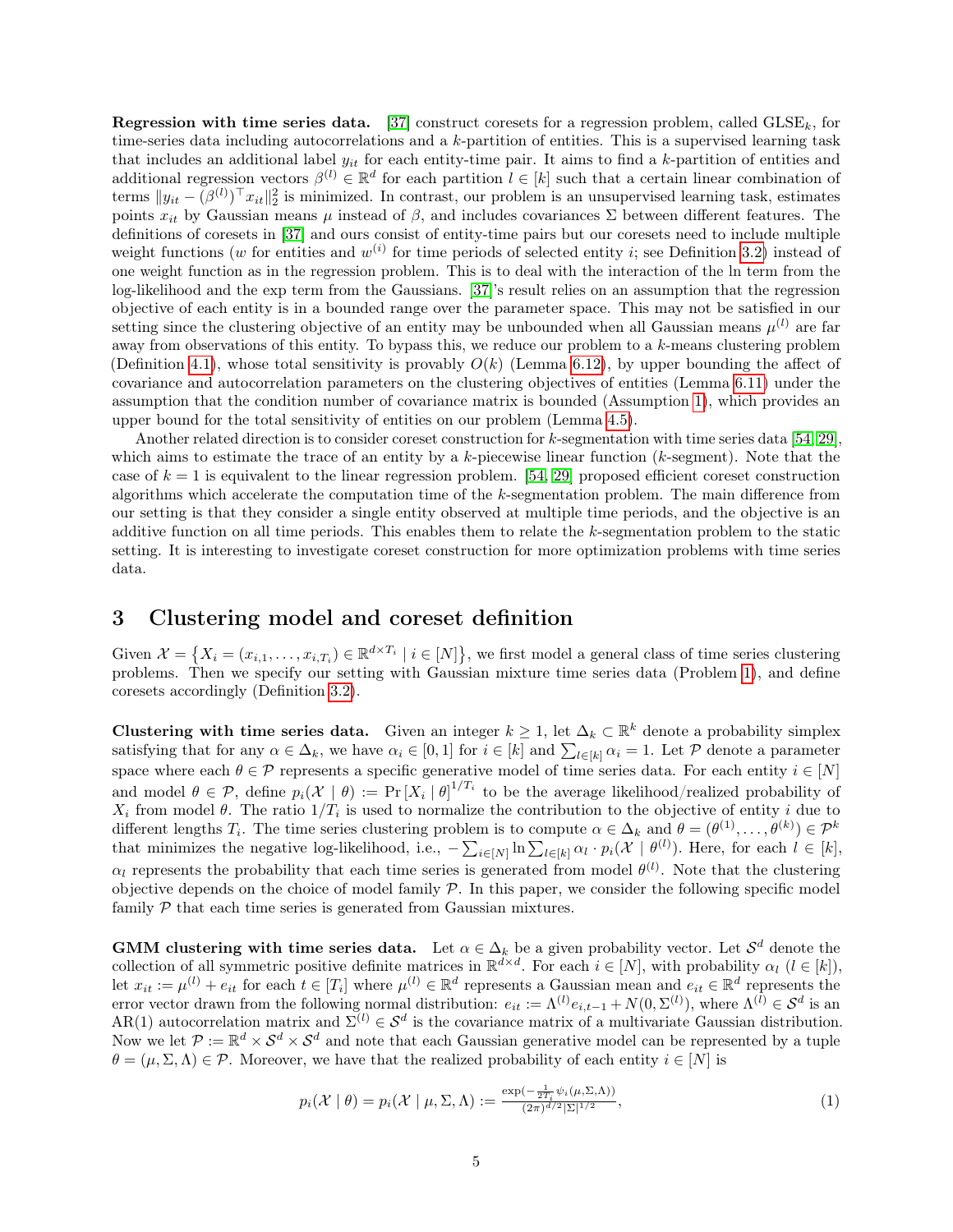where  $|\Sigma|$  is the determinant of  $\Sigma$  and  $\psi_i(\mu, \Sigma, \Lambda) := \sum_{t \in [T_i]} \psi_{it}(\Sigma, \Lambda)$  with

$$
\psi_{i1}(\Sigma,\Lambda) := (x_{i,1} - \mu)^{\top} \Sigma^{-1} (x_{i,1} - \mu) - (\Lambda (x_{i,1} - \mu))^{\top} \Sigma^{-1} (\Lambda (x_{i,1} - \mu)), \text{ and}
$$
  

$$
\psi_{it}(\Sigma,\Lambda) := ((x_{it} - \mu) - \Lambda (x_{i,t-1} - \mu))^{\top} \Sigma^{-1} ((x_{it} - \mu) - \Lambda (x_{i,t-1} - \mu)), \forall 2 \le t \le T_i.
$$

We note that each sub-function  $\psi_{it}$  contains at most two entity-time pairs:  $x_{it}$  and  $x_{i,t-1}$ . Our Gaussian mixture time series model gives rise in the following clustering problem.

<span id="page-5-1"></span>Problem 1 (Clustering with GMM time series data). Given a time series dataset  $\mathcal{X}$  =  $\{X_i = (x_{i,1}, \ldots, x_{i,T_i}) \in \mathbb{R}^{d \times T_i} \mid i \in [N]\}\$  and integer  $k \geq 1$ , the GMM time series clustering problem is to compute  $\alpha \in \Delta_k$  and  $\theta = (\mu^{(l)}, \Sigma^{(l)}, \Lambda^{(l)})_{l \in [k]} \in \mathcal{P}^k$  that minimize

$$
f(\alpha, \theta) := \sum_{i \in [N]} f_i(\alpha, \theta) = - \sum_{i \in [N]} \ln \sum_{l \in [k]} \alpha_l \cdot p_i(\mathcal{X} \mid \mu^{(l)}, \Sigma^{(l)}, \Lambda^{(l)}).
$$

From Equation [\(1\)](#page-4-1) it follows that the coefficient of each Gaussian before the exp operation is  $\frac{\alpha_l}{(2\pi)^{d/2}|\Sigma^{(l)}|^{1/2}},$ whose summation  $Z(\alpha, \theta) := \sum_{l \in [k]} \frac{\alpha_l}{(2\pi)^{d/2} |\Sigma^{(l)}|^{1/2}}$  is not a fixed value and depends on  $\Sigma^{(l)}$ s. To remove this dependence on the coefficients, we define  $\alpha'_l(\theta) := \frac{\alpha_l}{(2\pi)^{d/2}|\Sigma^{(l)}|^{1/2}Z(\alpha,\theta)}$  to be the normalized coefficient for  $l \in [k]$ , define offset function  $\phi : \Delta_k \times \mathcal{P}^k \to \mathbb{R}$  to be  $\phi(\alpha, \theta) := -N \ln Z(\alpha, \theta)$ , and define  $f'(\alpha, \theta) :=$  $-\sum_{i\in[N]} \ln \sum_{l\in[k]} \alpha_l \cdot \exp(-\frac{1}{2T_i} \psi_i(\mu^{(l)}, \Sigma^{(l)}, \Lambda^{(l)}))$  whose summation of coefficients before the exp operations is 1. This idea of introducing  $f'$  also appears in [\[24,](#page-22-15) [26\]](#page-22-14), which is useful for coreset construction. This leads to the following observation.

<span id="page-5-3"></span>**Observation 3.1.** For any  $\alpha \in \Delta_k$  and  $\theta \in \mathcal{P}^k$ ,  $f(\alpha, \theta) = f'(\alpha'(\theta), \theta) + \phi(\alpha, \theta)$ .

Our coreset definition. The clustering objective f can only be decomposed into the summation of  $f_i$ s instead of sub-functions w.r.t. entity-time pairs. A simple idea is to select a collection of weighted entities as a coreset. However, in doing so, the coreset size will depend on  $T_i$ s and fail to be independent of both N and  $T<sub>i</sub>$ s. To address this problem, we define our coreset as a collection of weighted entity-time pairs, which is similar to [\[37\]](#page-23-9). Let  $P_{\mathcal{X}} := \{(i, t) \mid i \in [N], t \in [T_i]\}$  denote the collection of indices of all  $x_{it}$ . Given  $S \subseteq P_{\mathcal{X}}$ , we let  $I_S := \{i \in [N] \mid \exists t \in [T_i], s.t., (i, t) \in S\}$  denote the collection of entities that appear in S. Moreover, for each  $i \in I_S$ , we let  $J_{S,i} := \{t \in [T_i] : (i,t) \in S\}$  denote the collection of observations for entity i in S.

<span id="page-5-2"></span> $\left\{X_i = (x_{i,1}, \ldots, x_{i,T_i}) \in \mathbb{R}^{d \times T_i} \mid i \in [N]\right\}$ , constant  $\varepsilon \in (0,1)$ , integer  $k \geq 1$ , and parameter space  $\Delta_k \times \mathcal{P}^k$ , Definition 3.2 (Coresets for GMM time series clustering). Given a time series dataset  $\mathcal{X} =$ an  $\varepsilon$ -coreset for GMM time series clustering is a weighted set  $S \subseteq P_X$  together with weight functions  $w: I_S \to \mathbb{R}_{\geq 0}$  and  $w^{(i)}: J_{S,i} \to \mathbb{R}_{\geq 0}$  for  $i \in I_S$  such that for any  $\alpha \in \Delta_k$  and  $\theta = (\mu^{(l)}, \Sigma^{(l)}, \Lambda^{(l)})_{l \in [k]} \in \mathcal{P}^k$ ,  $f'_{S}(\alpha, \theta) := -\sum_{i \in I_S} w(i) \cdot \ln \sum_{l \in [k]} \alpha_l \cdot \exp(-\frac{1}{2T_i} \sum_{t \in J_{S,i}} w^{(i)}(t) \cdot \psi_{it}(\mu^{(l)}, \Sigma^{(l)}), \Lambda^{(l)})) \in (1 \pm \varepsilon) \cdot f'(\alpha, \theta).$ 

Combining the above definition with Observation [3.1,](#page-5-3) we note that for any  $\alpha \in \Delta_k$  and  $\theta \in \mathcal{P}^k$ ,

$$
f'_{S}(\alpha'(\theta), \theta) + \phi(\alpha, \theta) \in (1 \pm \varepsilon) \cdot f'(\alpha, \theta) + \phi(\alpha, \theta) \in (1 \pm \varepsilon) \cdot f(\alpha, \theta) \pm 2\varepsilon \phi(\alpha, \theta). \tag{2}
$$

As  $\varepsilon$  tends to 0,  $f'_{S}(\alpha'(\theta),\theta) + \phi(\alpha,\theta)$  converges to  $f(\alpha,\theta)$ . Moreover, given such a coreset S, if we additionally have that  $\phi(\alpha, \theta) \lesssim f(\alpha, \theta)$ , we can minimize  $f_S(\alpha'(\theta), \theta) + \phi(\alpha, \theta)$  to solve Problem [1.](#page-5-1) Thus, if  $\phi(\alpha,\theta) \lesssim f(\alpha,\theta)$ , we conclude that  $f_S(\alpha'(\theta),\theta) + \phi(\alpha,\theta) \in (1 \pm 3\varepsilon) \cdot f(\alpha,\theta)$ . Note that we introduce multiple weight functions (w for entities and  $w^{(i)}$  for time periods of selected entity i) in Definition [3.2](#page-5-2) unlike the coreset for time series regression in [\[37\]](#page-23-9) which uses only one weight function. This is because  $f_i'$  contains ln and exp operators instead of linear combinations of  $\psi_{it}$ ; it is unclear how to use a single weight function to capture both the entity and time levels.

## <span id="page-5-0"></span>4 Theoretical results

We present our coreset algorithm (Algorithm [1\)](#page-7-0) and the main result on its performance (Theorem [4.2\)](#page-8-3). Theorem [4.2](#page-8-3) needs the following assumptions on covariance and autocorrelation parameters.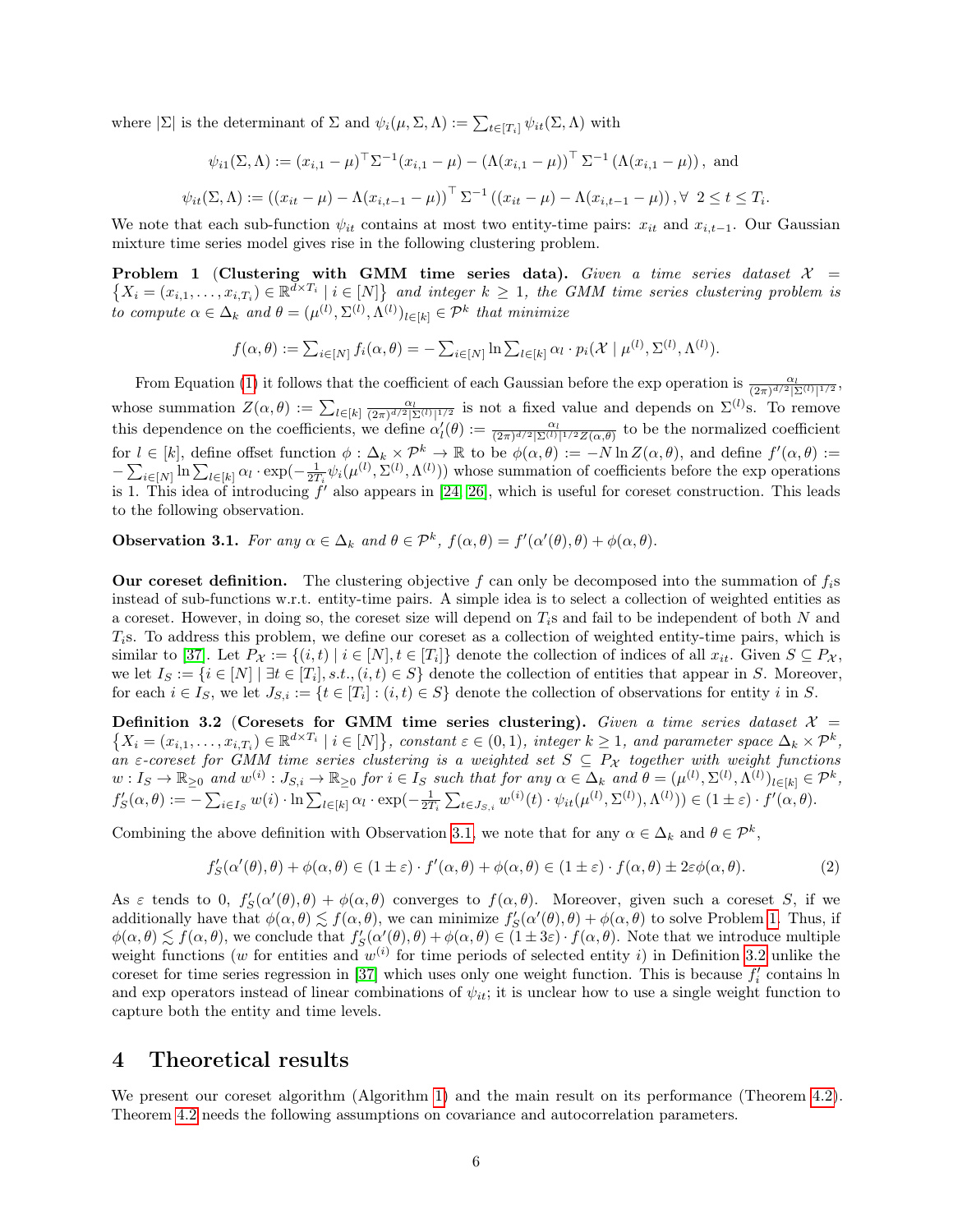<span id="page-6-1"></span>**Assumption 1.** Assume (1) that there exists constant  $D \ge 1$  such that  $\frac{\max_{l \in [k]} \lambda_{\max}(\Sigma^{(l)})}{\min_{l \in [k]} \lambda_{\min}(\Sigma^{(l)})} \le D$  where  $\lambda_{\max}(\cdot)$ represents the largest eigenvalue and  $\lambda_{\min}(\cdot)$  represents the smallest eigenvalue, and (2) for  $l \in [k]$ ,  $\Lambda^{(l)} \in \mathcal{D}^d_\lambda$ for some constant  $\lambda \in (0,1)$ . Here  $\mathcal{D}^d_{\lambda}$  is a collection of all diagonal matrix in  $\mathbb{R}^{d \times d}$  whose diagonal elements are at most  $1 - \sqrt{\lambda}$ .

The first assumption requires that the condition number of each covariance matrix is upper-bounded, which also appears in [\[60,](#page-24-13) [45,](#page-24-14) [48\]](#page-24-7) that consider Gaussian mixture models with static data. The second assumption, roughly, requires that there exist autocorrelations only between the same features. The upper bound for diagonal elements ensures that the autocorrelation degrades as time period increases, which is also assumed in [\[37\]](#page-23-9). Note that both the eigenvalues of  $\Sigma^{(i)}$  and the positions of means  $\mu^{(l)}$ s affect cost function  $\psi_i$ s. For instance, consider the case that all eigenvalues are 1 and all autocorrelations are 0, i.e., for all  $l \in [k]$ ,  $\Sigma^{(l)} = I_d$ and  $\Lambda^{(l)} = 0_d$ . In this case, it is easy to see that  $\frac{\max_{\mu \in \mathcal{R}^d} \psi_i(\mu, I_d, 0_d)}{\min_{\mu \in \mathcal{R}^d} \psi_i(\mu, I_d, 0_d)} = \infty$ , i.e., the value of  $\psi_i(\mu, I_d, 0_d)$  is unbounded as  $\mu$  changes. Differently, the component's cost functions are bounded in [\[37\]](#page-23-9) since  $\mu^{(l)}$ s do not appear in [\[37\]](#page-23-9) that consider regression problems.

Let  $\mathcal{P}_{\lambda}^{k} := (\mathbb{R}^{d} \times \mathcal{S}^{d} \times \mathcal{D}_{\lambda}^{d})^{k}$  denote the parameter space. For preparation, we propose the following k-means clustering problem.

<span id="page-6-2"></span>Definition 4.1 (k-means clustering of entities). Given an integer  $k \geq 1$ , the goal of the k-means clustering problem of entities of X is to find a set  $C^* = \{c_1^*, \ldots, c_k^*\} \subset \mathbb{R}^d$  of k centers that minimizes  $_1,\ldots, c_k$  $\sum_{i\in[N]} \min_{l\in[k]} \|\frac{\sum_{t\in[T_i]} x_{it}}{T_i}$  $\frac{[T_i]}{T_i} \frac{x_{it}}{x_{it}} - c_l \|_2^2$  over all k center sets  $C = \{c_1, \ldots, c_k\} \subset \mathbb{R}^d$ . Let  $\mathsf{OPT}^{(O)}$  denote the optimal k-means value of  $C^*$ .

Note that there exists an  $O(2^{poly(k)}Nd)$  time algorithm to compute a nearly optimal solution for both OPT<sup>(O)</sup> and  $C^*$  [\[43\]](#page-23-14). Another widely used algorithm is called k-means +  $[6]$ , which provides an  $O(\ln k)$ approximation in  $O(N dk \ln N \ln k)$  time but performs well in practice. We also observe that  $\psi_i(\mu, I_d, 0_d)$  $\Big\| \frac{\sum_{t \in [T_i]} x_{it}}{T}$  $\frac{[T_i]^{x_{it}}}{T_i} - \mu \|^2_2 + \frac{1}{T_i} \sum_{t \in [T_i]} ||x_{it}||^2_2 - \frac{||\sum_{t \in [T_i]} x_{it}||^2_2}{T_i^2}$  for any  $\mu \in \mathbb{R}^d$ . This observation motivates us to consider a reduction from Problem [1](#page-5-1) to Definition [4.1,](#page-6-2) which is useful for constructing  $I_S$ .

### <span id="page-6-0"></span>4.1 Our coreset algorithm

We first give a summary of our algorithm (Algorithm [1\)](#page-7-0). The input to Algorithm [1](#page-7-0) is a time series dataset  $\mathcal{X}$ , an error parameter of coreset  $\varepsilon \in (0,1)$ , an integer  $k \ge 1$  of clusters,  $\lambda \in (0,1)$  (vector norm bound), and a covariance eigenvalue gap  $D \geq 1$ . We develop a two-staged importance sampling framework which first samples a subset  $I<sub>S</sub>$  of entities (Lines 1-8) and then samples a subset of time periods  $J<sub>S,i</sub>$  for each selected entity  $i \in I_S$  (Lines 9-14).

In the first stage, we first set M as the number of selected entities  $|I_{S}|$  (Line 1). Then we solve the k-means clustering problem over entity means  $b_i$  (Definition [4.1\)](#page-6-2), e.g., by k-means++ [\[6\]](#page-21-7) (Lines 2-3), and obtain an (approximate) optimal clustering value  $\mathsf{OPT}^{(O)}$ , a k-center set  $C^* := \{c_1^*, \ldots, c_k^*\} \subset \mathbb{R}^d$ , and an offset value  $a_i$  for each  $i \in [N]$ . Next, based on the distances of points  $b_i$  to  $C^*$ , we partition [N] into k clusters where entity i belongs to cluster  $c_{p(i)}^{\star}$  (Line 4). Based on  $b_i$ ,  $c_{p(i)}^{\star}$  and  $\text{OPT}^{(O)}$ , we compute an upper bound  $s(i)$  for the sensitivity w.r.t. entity  $i \in [N]$  (Lines 5-6). Finally, we sample a weighted subset  $I_S$  of entities as our coreset for the entity level by importance sampling based on  $s(i)$  (Lines 7-8), which follows from the Feldman-Langberg framework (Theorem [6.6\)](#page-12-1).

In the second stage, we first set L as the number of time periods  $|J_{S,i}|$  for each selected entity  $i \in I_S$  (Line 9). Then for each selected entity  $i \in I_S$ , we compute  $\mathsf{OPT}_i^{(O)}$  as the optimal 1-means clustering objective of  $x_{it}$ s (Line 10). Next, we compute an upper bound  $s_i(t)$  for the sensitivity w.r.t. time period  $t \in [T_i]$  (Lines 11-12) based on  $b_i$  and  $\text{OPT}_i^{(O)}$ . Finally, we sample a weighted subset  $J_{S,i}$  of time periods by importance sampling based on  $s_i(t)$  (Lines 13-14).

<span id="page-6-3"></span><sup>&</sup>lt;sup>1</sup>Here, we slightly abuse the notation by using  $\mathsf{OPT}^{(O)}$  and  $C^*$  to represent the obtained approximate solution.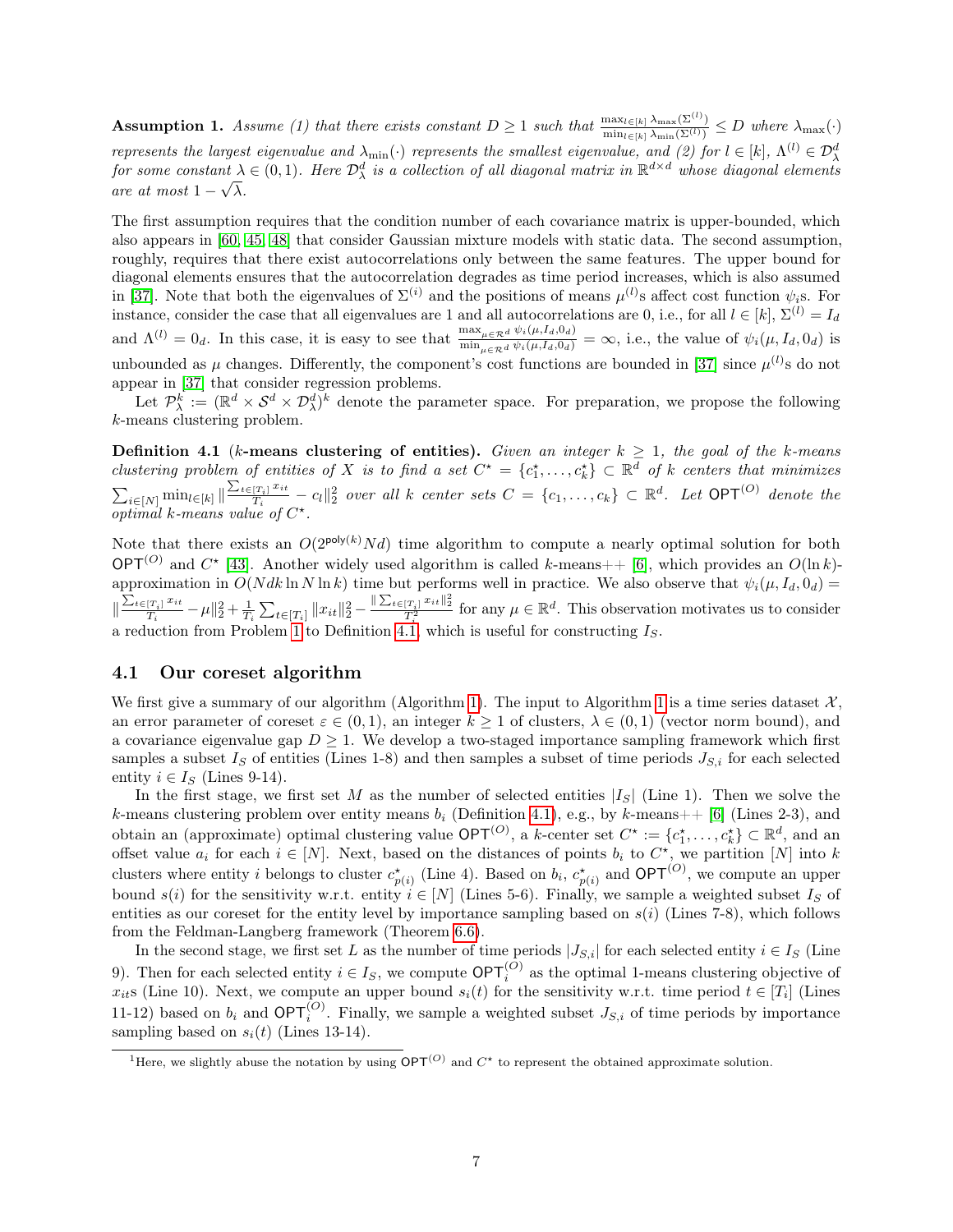#### Algorithm 1: CRGMM: Coreset construction for GMM time series clustering

<span id="page-7-0"></span>**Input:**  $\mathcal{X} = \{X_i = (x_{i,1}, \ldots, x_{i,T_i}) \in \mathbb{R}^{d \times T_i} \mid i \in [N]\}$ , constant  $\varepsilon, \lambda \in (0,1)$ , number of clusters  $k \geq 1$ , dimension of autocorrelation vectors  $q \geq 0$ , constant of the variance gap  $D \geq 1$ , and parameter space  $\mathcal{P}_{\lambda}^{k} = (\mathbb{R}^{d} \times \mathcal{S}^{d} \times \mathcal{D}_{\lambda}^{d})^{k}$ . **Output:** a subset  $S \subseteq P$  together with weight functions  $w: I_S \to \mathbb{R}_{\geq 0}$  and  $w^{(i)}: J_{S,i} \to \mathbb{R}_{\geq 0}$ for  $i \in I_S$ . % Constructing a subset of entities 1:  $M \leftarrow O\left(\frac{k}{\lambda \varepsilon^2} (k^4 d^4 + k^3 d^8) \ln \frac{k}{\lambda}\right)$ . 2: For each  $i \in [N]$ , compute point  $b_i \in \mathbb{R}^d$  by  $b_i \leftarrow \frac{\sum_{t \in [T_i]} x_{it}}{T_i}$  $\frac{|T_i|^{x_{it}}}{T_i}$  and value  $a_i \geq 0$  by  $a_i \leftarrow \frac{1}{T_i} \sum_{t \in [T_i]} \|x_{it}\|_2^2 - \frac{\|\sum_{t \in [T_i]} x_{it}\|_2^2}{T_i^2}.$  Let  $A \leftarrow \sum_{i \in [N]} a_i$ . 3: Compute (an  $O(1)$ -approximate for)  $\mathsf{OPT}^{(O)}$  and  $C^* = \{c_1^*, \ldots, c_k^*\} \subset \mathbb{R}^d$  for the k-means clustering problem over points  $b_i$  (Definition [4.1\)](#page-6-2),<sup>[1](#page-6-3)</sup>by [\[43,](#page-23-14) [6\]](#page-21-7). 4: For each  $i \in [N]$ , compute index  $p(i) \in [k]$  by  $p(i) \leftarrow \arg \min_{l \in [k]} ||b_i - c_l^*||_2^2$ . 5: For each  $i \in [N], s^c(i) \leftarrow \frac{1}{|\{i' \in [N]: p(i') = c_{p(i)}^{\star}\}|}.$ 6: For each  $i \in [N], s(i) \leftarrow \min \left\{ 1, 4D \left( \frac{4||b_i - c_{p(i)}^{\dagger}||_2^2}{\mathsf{OPT}^{(O)} + A} + 3s^c(i) \right) / \lambda \right\}.$ 7: Pick a random sample  $I_S \subseteq [N]$  of size M, where each  $i \in I_S$  is selected w.p.  $\frac{s(i)}{\sum_{i' \in [N]} s(i')}$ 8: For each  $i \in I_S$ ,  $w(i) \leftarrow \frac{\sum_{i' \in [N]} s(i')}{M \cdot s(i)}$  $\frac{N\in[N]^{|\mathcal{S}(k)|}}{M\cdot s(i)}$ . % Constructing a subset of time periods for each selected entity 9:  $L \leftarrow O\left(\frac{D d^8 \ln \frac{1}{\lambda}}{\lambda \varepsilon^2}\right)$ . 10: For each  $i \in I_S$ , compute  $\mathsf{OPT}_i^{(O)} \leftarrow \sum_{t \in [T_i]} ||x_{it} - b_i||_2^2$ . 11: For each  $i \in I_S$  and  $t \in [T_i]$ ,  $s_i^c(t) \leftarrow \frac{2||x_{it}-b_i||_2^2}{\mathsf{OPT}_i^{(O)}} + \frac{6}{T_i}$ . 12: For each  $i \in I_S$  and  $t \in [T_i]$ ,  $s_i(t) \leftarrow \min\left\{1, 4D\lambda^{-1}\left(s_i^c(t) + \sum_{j=1}^{\min\{t-1,1\}} s_i^c(t-j)\right)\right\}.$ 13: For each  $i \in I_S$ , pick a random sample  $J_{S,i}$  of L points, where each  $t \in J_{S,i}$  is selected w.p.  $\frac{s_i(t)}{\sum_{t' \in [T_i]} s_i(t')}$ . 14: For each  $i \in I_S$  and  $t \in J_{S,i}$ ,  $w^{(i)}(t) \leftarrow \frac{\sum_{t' \in [T_i]} s_i(t')}{L_{SS}(t)}$  $\frac{\in [T_i]^{U_i(v)}}{L \cdot s_i(t)}$ .  $%$  Output coreset S of entity-time pairs 15: Let  $S \leftarrow \{(i, t) \in P_{\mathcal{X}} : i \in I_S, t \in J_{S,i}\}.$ 16: Output  $(S, w, \{w^{(i)}\}_{i \in I_S})$ .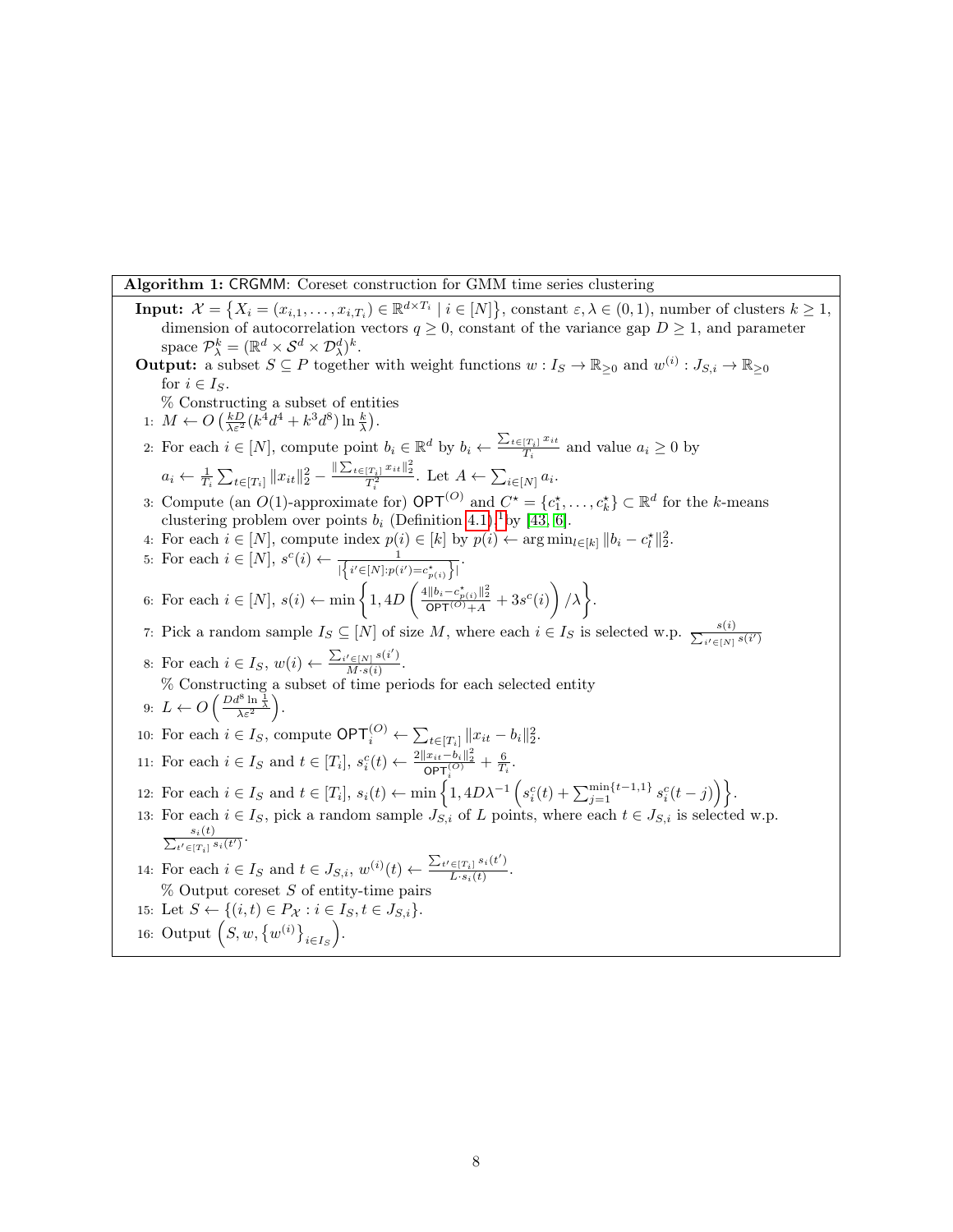#### <span id="page-8-0"></span>4.2 Our main theorem

Our main theorem is as follows, which indicates that Algorithm [1](#page-7-0) provides an efficient coreset construction algorithm for GMM time series clustering.

<span id="page-8-3"></span>**Theorem 4.2 (Main result).** Under Assumption [1,](#page-6-1) with probability at least 0.9, Algorithm [1](#page-7-0) outputs an  $\varepsilon$ -coreset of size  $O\left(\frac{D^2 k^5 d^{16} \ln^2 \frac{k}{\lambda}}{\lambda^2 \varepsilon^4}\right)$  for GMM time-series clustering in  $O(d \sum_{i \in [N]} T_i + N dk \ln N \ln k)$  time.

Note that the success probability in the theorem can be made  $1 - \delta$  for any  $\delta \in (0, 1)$  at the expense of an additional factor  $\log^2 1/\delta$  in the coreset size. The coreset size guaranteed by Theorem [4.2](#page-8-3) has a polynomial dependence on factors  $k, d, 1/\varepsilon, D$ , and  $1/\lambda$  and, importantly, does not depend on N or  $T_i$ s. Compared to the clustering problem with GMM static data [\[48\]](#page-24-7), the coreset has an additional dependence on  $1/\lambda$  due to autocorrelation parameters. Compared to the regression problem  $(GLSE_k)$  with time series data [\[37,](#page-23-9) Theorem 5.2], the coreset does not contain the factor "M" that upper bounds the gap between the maximum and the minimum entity objective. The construction time linearly depends on the total number of observations  $\sum_{i\in[N]}T_i$ , which is efficient. The proof of Theorem [4.2](#page-8-3) can be found in Section [8.](#page-20-0)

**Proof overview of Theorem [4.2.](#page-8-3)** The proof consists of three parts: 1) Bounding the size of the coreset, 2) proving the approximation guarantee of the coreset, and 3) bounding the running time.

Parts 1  $\&$  2: Coreset size and correctness guarantee of Theorem [4.2.](#page-8-3) We first note that the coreset size in Theorem [4.2](#page-8-3) is  $|S| = ML$ . Here, M is the number of sampled entities  $|I_{S}|$  that guarantee that  $I_{S}$  is a coreset for f' at the entity level (Lemma [4.3\)](#page-8-1). L is the number of sampled observations  $|J_{S,i}|$  for each  $i \in I_S$  that guarantees that  $J_{S,i}$  is a coreset for  $\psi_i$  at the time level (Lemma [4.4\)](#page-8-2).

<span id="page-8-1"></span>Lemma 4.3 (The 1st stage outputs an entity-level coreset). With probability at least 0.95, the output  $I_S$  of Algorithm [1](#page-7-0) with  $M := |I_S| = O\left(\frac{kD}{\lambda \varepsilon^2} (k^4 d^4 + k^3 d^8) \ln \frac{k}{\lambda}\right)$  satisfies that for any  $\alpha \in \Delta_k$  and  $\theta \in \mathcal{P}_{\lambda}^k$ ,  $-\sum_{i\in I_S} w(i) \cdot \ln \sum_{l\in [k]} \alpha_l \cdot \exp(-\frac{1}{2T_i} \psi_i(\mu^{(l)}, \Sigma^{(l)}, \Lambda^{(l)})) \in (1 \pm \varepsilon) \cdot f'(\alpha, \theta).$ 

<span id="page-8-2"></span>Lemma 4.4 (The 2nd stage outputs time level coresets for each  $i \in I_S$ ). With probability at least 0.95, for all  $i \in I_S$ , the output  $J_{S,i}$  of Algorithm [1](#page-7-0) with  $L := |J_{S,i}| = O\left(\frac{D d^8 \ln \frac{1}{\lambda}}{\lambda \varepsilon^2}\right)$  satisfies that for any  $(\mu, \Sigma, \Lambda) \in \mathcal{P}_{\lambda}, \sum_{t \in J_{S,i}} w^{(i)}(t) \cdot \psi_{it}(\mu, \Sigma, \Lambda) \in (1 \pm \varepsilon) \cdot \psi_i(\mu, \Sigma, \Lambda).$ 

From Lemmas [4.3](#page-8-1) and [4.4,](#page-8-2) we can conclude that S is an  $O(\varepsilon)$ -coreset for GMM time-series clustering, since the errors  $\varepsilon$  for the entity level and the time level are additively accumulated, and that the size of the coreset ML as claimed; see Section [8](#page-20-0) for a complete proof.

Both lemmas rely on the Feldman-Langberg framework [\[27,](#page-22-6) [13\]](#page-22-11) (Theorem [6.6\)](#page-12-1). The key is to upper bound both the "pseudo-dimension" dim (Definition [6.5\)](#page-12-2) that measures the complexity of the parameter space, and the total sensitivity  $\mathcal G$  (Definition [6.4\)](#page-12-3) that measures the sum of maximum influences of all sub-functions  $(f_i)$ for Lemma [4.3](#page-8-1) and  $\psi_{it}$  for Lemma [4.4\)](#page-8-2). The coreset size guaranteed by the Feldman-Langberg framework then is  $O(\varepsilon^{-2} \mathcal{G} \dim \ln \mathcal{G})$ .

For Lemma [4.4,](#page-8-2) we can upper bound the pseudo-dimension by dim =  $O(d^8)$  (Lemma [7.1\)](#page-19-2). For the total sensitivity, a key step is to verify that  $s_i$  (Line 12) is a sensitivity function of  $\psi_i$ . This step uses a similar idea as in [\[37\]](#page-23-9) and leads to showing a  $G = O(D/\lambda)$  bound for the total sensitivity (Lemma [7.2\)](#page-19-3). Then we verify that  $L = O(\varepsilon^{-2} \mathcal{G} \dim \ln \mathcal{G}) = O\left(\frac{D d^8 \ln \frac{1}{\lambda}}{\lambda \varepsilon^2}\right)$  is enough for Lemma [4.4](#page-8-2) by the Feldman-Langberg framework (Theorem [6.6\)](#page-12-1). The proof can be found in Section [7.](#page-18-0)

Lemma [4.3](#page-8-1) is the most technical. The proof can be found in Section [6](#page-11-0) and we provide a proof sketch.

Proof sketch: By [\[4,](#page-21-8) [58\]](#page-24-15), the pseudo-dimension is determined by the number of parameters that is upper bounded by  $O(kd^2)$  and the number of operations on parameters that is upper bounded by  $O(kd^6)$  including  $O(k)$  exponential functions. Then we can upper bound the pseudo-dimension by dim =  $O(k^4d^4 + k^3d^8)$ (Lemma [6.9](#page-13-1) in Section [6.2\)](#page-12-0).

For the total sensitivity, the key is to verify that  $s$  (Line 6) is a sensitivity function w.r.t.  $f'$ ; this is established by Lemma [4.5](#page-9-0) below. Then the total sensitivity is at most  $G = (16D + 12Dk)/\lambda$ . This completes the proof of Lemma [4.3](#page-8-1) since  $M = O(\varepsilon^{-2} \mathcal{G} \dim \ln \mathcal{G}) = O\left(\frac{kD}{\lambda \varepsilon^2} (k^4 d^4 + k^3 d^8) \ln \frac{k}{\lambda}\right)$  is enough by the Feldman-Langberg framework (Theorem [6.6\)](#page-12-1).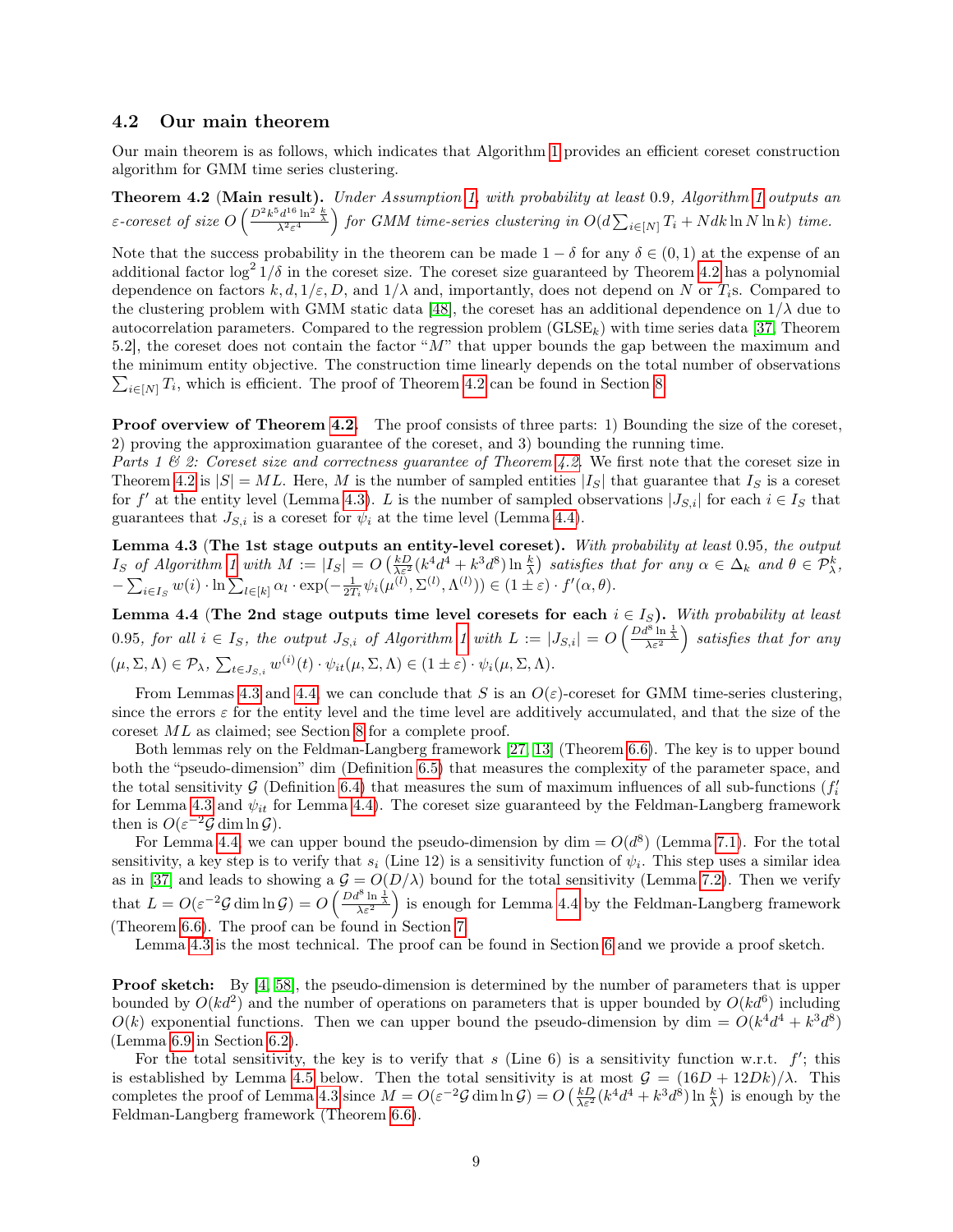<span id="page-9-0"></span> ${\bf Lemma~4.5}$  (s is a sensitivity function w.r.t. f'). For each  $i\in[N],$  we have  $s(i)\geq \max_{\alpha\in\Delta_k,\theta\in\mathcal{P}^k_\lambda}$  $f'_i(\alpha, \theta)$  $\frac{J_i(\alpha,\theta)}{f'(\alpha,\theta)}$ . Moreover,  $\sum_{i \in [N]} s(i) \leq (16D + 12Dk)/\lambda$ .

Proof sketch of Lemma [4.5.](#page-9-0) We first define  $\psi_i^{(O)}(\mu) := \sum_{t \in [T_i]} ||x_{it} - \mu||_2^2$  for any  $\mu \in \mathbb{R}^d$ , and define  $f_i^{(O)}(\alpha, \theta^{(O)}) = -\ln \sum_{l \in [k]} \alpha_l \cdot \exp \left( -\frac{1}{2 T_i \cdot \min_{l' \in [k]} \alpha_l} \right)$  $\frac{1}{2T_i \cdot \min_{l' \in [k]} \lambda_{\min}(\Sigma^{(l')})} \psi_i^{(O)}(\mu^{(l)})\Big)$ . Based on  $f_i^{(O)}$ , we define another sensitivity function  $s^{(O)}(i) := \max_{\alpha \in \Delta_k, \theta^{(O)} \in \mathbb{R}^{d \times k}} \frac{f_i^{(O)}(\alpha, \theta^{(O)})}{f^{(O)}(\alpha, \theta^{(O)})}$  $\frac{f_i^{(O)}(\alpha, \theta^{(O)})}{f^{(O)}(\alpha, \theta^{(O)})}$  and want to reduce s to  $s_i^{(O)}$ . Note that  $\psi_i^{(O)}(\mu) = \psi_i(\mu, I_d, 0_d)$ , i.e.,  $\psi_i^{(O)}$  removes the covariance and autocorrelation parameters from  $\psi_i$ . Due to  $i \quad (\mu) = \psi_i(\mu, \mathbf{1}_d, \mathbf{0}_d), \text{ i.e., } \psi_i$ this observation, we have that  $s^{(O)}(i) \leq \max_{\alpha \in \Delta_k, \theta \in \mathcal{P}_{\lambda}^k}$  $f'_i(\alpha, \theta)$  $\frac{f_i'(\alpha,\theta)}{f'(\alpha,\theta)} \leq 4D \cdot s^{(O)}(i)/\lambda$  by upper bounding the affect of covariance parameters (controlled by factor D) and autocorrelation parameters (controlled by factor  $1/\lambda$ ), summarized as Lemma [6.11.](#page-14-0) Then to prove Lemma [4.5,](#page-9-0) it suffices to prove that  $s^{(O)}(i) \le \frac{4||b_i - c^*_{p(i)}||_2^2}{\mathsf{OPT}^{(O)} + A} + 3s^c(i)$ which implies that the total sensitivity of  $s^{(O)}$  is upper bounded by  $4 + 3k$  (Lemma [6.12\)](#page-16-0), due to fact that  $\sum_{i\in[N]} s^c(i) \leq k$  (Lemma [6.13\)](#page-16-1). Finally, the proof of Lemma [6.12](#page-16-0) is based on a reduction from  $\psi^{(O)}$  to the k-means clustering problem of entities (Definition [4.1\)](#page-6-2) by rewriting  $\frac{1}{T_i}\psi_i^{(O)}(\mu) = ||b_i - \mu||_2^2 + a_i$  and then projecting each  $b_i$  to its closest center in  $C^*$ . The full proof of this lemma can be found in Section [6.3.](#page-13-0) Part 3: Running time in Theorem [4.2.](#page-8-3) The first stage costs  $O(d\sum_{i\in[N]}T_i + Ndk \ln N \ln k)$  time. The dominating steps are 1) to compute  $b_i$  in Line 2 which costs  $O(d\sum_{i\in[N]}T_i)$  time; 2) to solve the k-means clustering problem of entities (Line 3) which costs  $N dk \ln N \ln k$ ) time. The second stage costs at most  $O(d\sum_{i\in[N]}T_i)$  time. The dominating step is to compute  $\mathsf{OPT}_i^{(O)}$  for all  $i\in I_S$  in Line 10, where it costs

 $O(dT_i)$  time to compute each  $\mathsf{OPT}_i^{(O)}$ .

 $\Box$ 

Remark 4.6 (Technical comparison with prior works). Note that our entity coreset construction uses some ideas from [\[24,](#page-22-15) [48\]](#page-24-7) and also develops novel technical ideas. A generalization of [\[24,](#page-22-15) [48\]](#page-24-7) to time series data is to treat all observations  $x_{it}$  independent and compute a sensitivity for each  $x_{it}$  directly for importance sampling. However, this idea cannot capture the property that multiple observations  $x_{i,1}, \ldots, x_{i,T_i}$  are drawn from the same Gaussian model (certain  $l \in [k]$ ). To handle multiple observations, we show that although each  $\psi_i$  consists of  $T_i$  sub-functions  $\psi_{it}$ , it can be approximated by a single function on the average observation  $b_i = \frac{\sum_{t \in [T_i]} x_{it}}{T_i}$  $\frac{[T_i]}{T_i}$ , specifically, we have  $\psi_i(\mu, I_d, 0_d) = d(b_i, \mu)^2 + O(1)$ . This property enables us to "reduce" the representative complexity of  $\psi_i$ , and motivate two key steps of our construction: 1) For the sensitivity function, we give a reduction to a certain k-means clustering problem on average observations  $b_i = \frac{\sum_{t \in [T_i]} x_{it}}{T_i}$  $\scriptstyle T_i$ of entities (Definition 4.2) by upper bounding the maximum effect of covariances and autocorrelations and applying the fact that  $\psi_i(\mu, I_d, 0_d) = d(b_i, \mu)^2 + O(1)$ . 2) For the pseudo-dimension, we prove that there are only poly(k, d) intristic operators in  $\psi_i$  between parameters  $\theta$  and observations  $x_{it}$ , based on the reduction of the representative complexity of  $\psi_i$ .

Generalizing our results in the same manner as  $[26]$  does over  $[24, 48]$  $[24, 48]$  $[24, 48]$  would be an interesting future direction since we may get rid of Assumption [1.](#page-6-1) Currently, it is unclear how to generalize the approach of [\[26\]](#page-22-14) to time series data since [\[26\]](#page-22-14) assumes that each point is an integral point within a bounded box, while we consider a continuous GMM generative model [\(1\)](#page-4-1), and hence, each coordinate of an arbitrary observation  $x_{itr}$  is drawn from a certain continuous GMM distribution which is not integral with probability  $\approx 1$  and can be unbounded.

**Remark 4.7** (Discussion on lower bounds). There is no provable lower bound result for our GMM coreset with time series data. We conjecture that without the first condition in Assumption [1,](#page-6-1) the coreset size should depend exponentially in k and logarithmic in n. The motivation is from a simple setting that all  $T_i = 1$ (GMM with static data), in which [\[26\]](#page-22-14) reduces the problem to projective clustering whose coreset size depends exponentially in k and logarithmic in n. Moreover, [\[26\]](#page-22-14) believes that these dependencies are unavoidable for GMM coreset.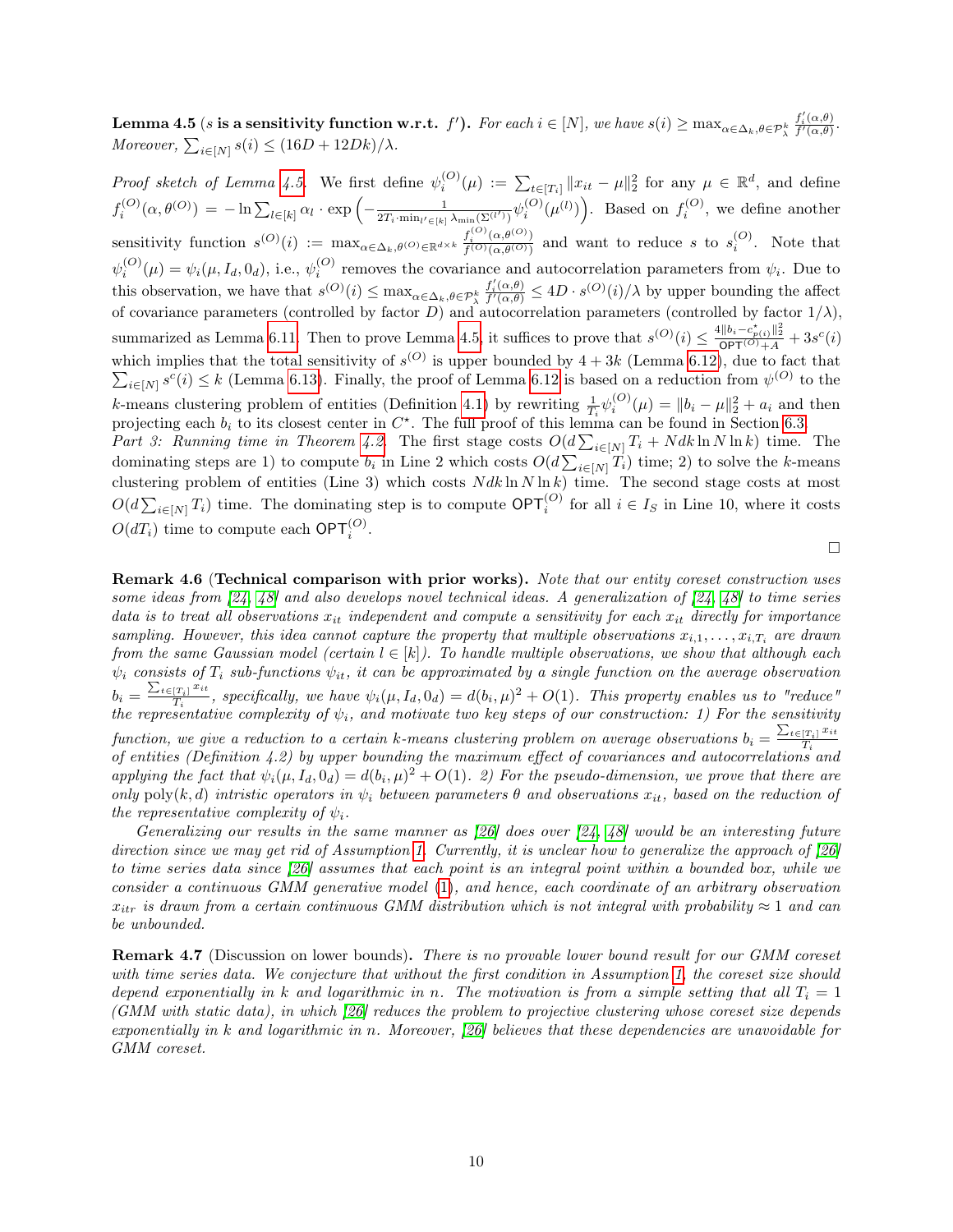## <span id="page-10-0"></span>5 Empirical results

We compare the performance of our coreset algorithm CRGMM, with uniform sampling as a benchmark using synthetic data. The experiments are conducted with PyCharm IDE on a computer with 8-core CPU and 32 GB RAM.

Datasets. We generate two sets of **synthetic data** all with 250K observations with different number of entities N and observations per individual  $T_i$ : (i)  $N = T_i = 500$  for all  $i \in [N]$  and (ii)  $N = 200$ ,  $T_i = 1250$ for all  $i \in [N]$ . As cross-entity variance is greater than within entity variance, this helps to assess coreset performance sensitivity when there are more entities (high  $N$ ) vs. more frequent measurement one measurement period (high  $T_i$ ).

We fix  $d = 2$ ,  $k = 3$ ,  $\lambda = 0.01$  and generate multiple datasets with model parameters randomly varied as follows: (i) Draw  $\alpha$  from a uniform distribution over  $\Delta_k$ . (ii) For each  $l \in [k]$ , draw  $\mu^{(l)} \in \mathbb{R}^d$  from  $N(0, I_d)$ . (iii) Draw  $\Sigma^{(l)}$  by first generating a random matrix  $A \in [0,1]^{d \times d}$  and then let  $\Sigma^{(l)} = (AA^{\top})^{-1}$ , and (iv) draw all diagonal elements of  $\Lambda^{(l)} \in \mathcal{D}^d$  from a uniform distribution over  $[0, 1 - \sqrt{\lambda}]$ . Given these draws of parameters, we generate a GMM time-series dataset as follows: For each  $i \in [N]$ , draw  $l \in [k]$  given  $\alpha$ . Then, for all  $t \in [T_i]$  draw  $e_{it} \in \mathbb{R}^d$  with covariance matrix  $\Sigma^{(l)}$  and autocorrelation matrix  $\Lambda^{(l)}$  and compute  $x_{it} = \mu^{(l)} + e_{it} \in \mathbb{R}^d$ .

Baseline and metrics. We use coresets based on uniform sampling (Uni) and based on [\[48\]](#page-24-7) (LFKF) that constructs a coreset for Gaussian mixture model with static data as the baseline. Given an integer Γ, uniformly sample a collection S of  $\Gamma$  entity-time pairs  $(i, t) \in P_{\mathcal{X}}$ , let  $w(i) = \frac{N}{|I_S|}$  for each  $i \in I_S$ , and let  $w^{(i)}(t) = \frac{T_i}{|J_{S,i}|}$  for each  $t \in J_{S,i}$ ; and LFKF regard all entity-time pairs as independent points and sample a collection S of Γ entity-time pairs  $(i, t) \in P_{\mathcal{X}}$  via importance sampling. For comparability, we set Γ to be the same as our coreset size. The goal of selecting LFKF as a baseline is to see the effect of autocorrelations to the objective and show the difference between static clustering and time series clustering.

Let  $V^*$  (negative log-likelihood) denote the objective of Problem [1](#page-5-1) with full data. Given a weighted subset  $S \subseteq [N] \times [T]$ , we first compute  $(\alpha^*, \theta^*) := \arg \min_{\alpha \in \Delta_k, \theta \in \mathcal{P}^k_\lambda} f'_S(\alpha'(\theta), \theta) + \phi(\alpha, \theta)$  as the maximum likelihood solution over  $S^2$  $S^2$ . Then  $V_S^* = f(\alpha^*, \theta^*)$  over the full dataset serves as a metric of model fit given model estimates from a weighted subset S. We use the likelihood ratio, i.e.,  $\gamma_S := 2(V_S^* - V^*)$  as a measure of the quality of S [\[14\]](#page-22-16). The running time for GMM clustering with full data  $(V^*)$  and coreset  $(V^*_S)$  are  $T_{\mathcal{X}}$ and  $T<sub>S</sub>$  respectively.  $T<sub>C</sub>$  is the coreset S construction time.

**Empirical setup.** We vary  $\varepsilon = 0.1, 0.2, 0.3, 0.4, 0.5$ . For each  $\varepsilon$ , we run CRGMM and Uni to generate 5 coresets each. We estimate the model with the full dataset  $\mathcal X$  and the coresets S and record  $V^*$ ,  $V^*_{S}$  and the run times.

Results. Table [1](#page-11-2) summarizes the quality-size-time trade-offs of our coresets for different error guarantees  $\varepsilon$ . The  $V_S^*$  achieved by our coreset is always close to the optimal value  $V^*$  and is always smaller than that of Uni and LFKF. We next assess coreset size. For the  $N = T_i = 500$  case, the coreset achieves a likelihood ratio  $\gamma_S = 684$  with only 72 entity-time pairs (0.03%), but Uni/LFKF achieves the closest (but worse) likelihood ratio of  $\gamma_s = 714/686$ , with 191 entity-time pairs (0.08%). Thus, our coreset achieves a better likelihood than uniform and LFKF with less than 40% of observations. Further, from Figure [1,](#page-11-3) we see that not only is the quality of our coreset  $(\gamma_S)$  superior, it has lower standard deviations suggesting lower variance in performance. In terms of total computation time relative to the full data  $(\frac{T_X}{T_C+T_S})$ , our coresets speed up by 14x-171x. Also, the computation time  $(T_C + T_S)$  of Uni and LFKF is always larger than that of our coreset  $(3x-22x).$  $(3x-22x).$  $(3x-22x).$ <sup>3</sup> Finally,  $V_s^*$  is lower for Synthetic 2 given that there are fewer entities and cross-entity variance is greater than within entity variance. From Figure [1,](#page-11-3) we also see that both the fit and std in performance for

<span id="page-10-1"></span><sup>&</sup>lt;sup>2</sup>We solve this optimization problem using an EM algorithm similar to [\[5\]](#page-21-9). The M step in each iteration is based on IRLS [\[40\]](#page-23-15) and the E-step involves an individual level Bayesian update for  $\alpha$ .

<span id="page-10-2"></span> $3A$  possible explanation is that our coreset selects  $I_S$  of entities that are more representative that Uni, and hence, achieves a better convergence speed.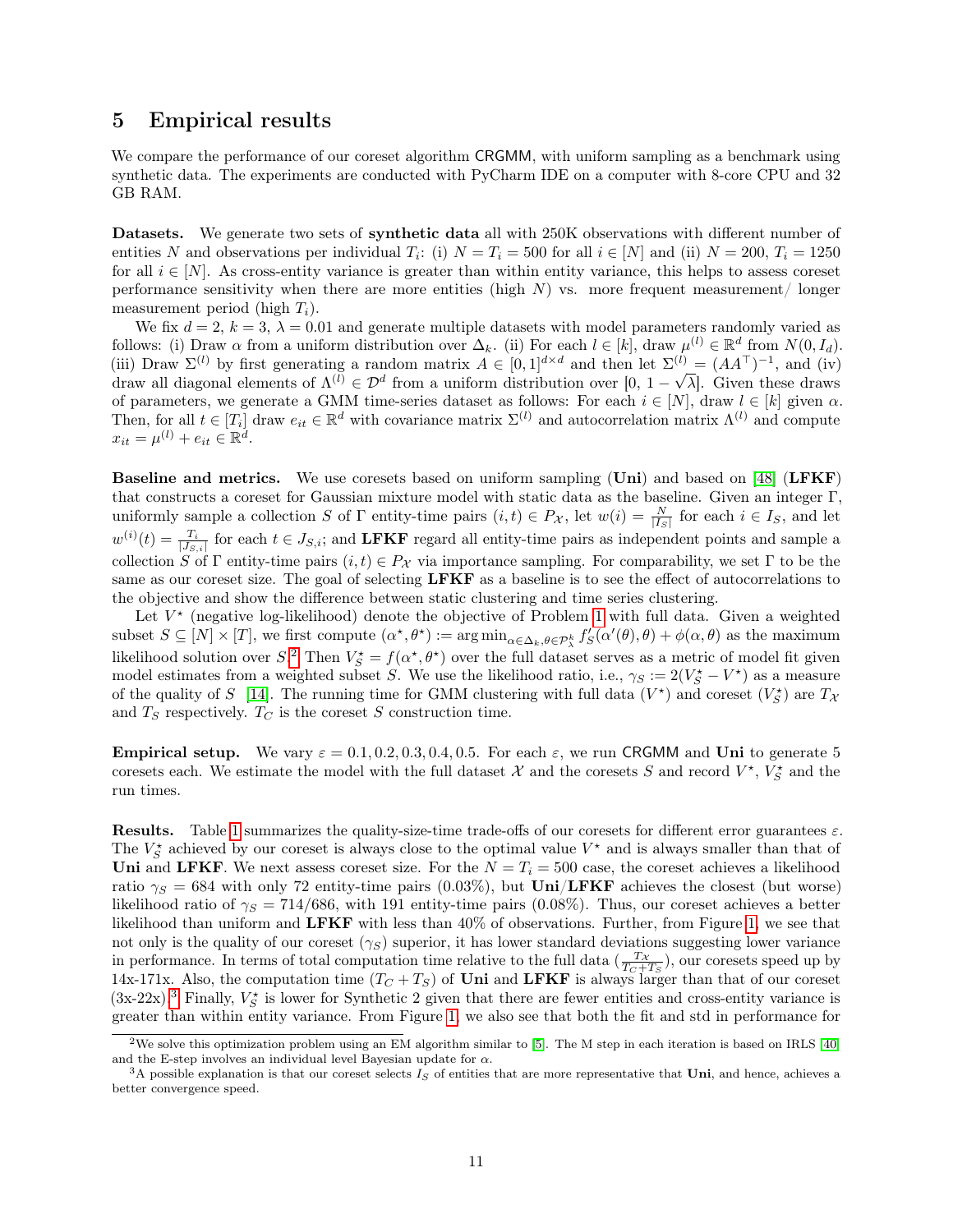<span id="page-11-2"></span>Table 1: Performance of  $\varepsilon$ -coresets for CRGMM w.r.t. varying  $\varepsilon$ . We report model fit as the mean of  $V_S^{\star}$  (negative log-likelihood) w.r.t. 5 repetitions for our algorithm CRGMM and Uni on two synthetic datasets. "Synthetic 1"  $(N = 500$  entities and  $T_i = 500$  observations for each entity), and "Synthetic 2"  $(N = 200, T_i = 1250)$ ; Size (Γ): number of sampled entity-time pairs for CRGMM, Uni, and LFKF;  $T_C$ : construction time of coresets, which is at most 2s in our experiments.  $T_S$  and  $T_X$ : computation time for GMM clustering time over coresets and full data respectively.

Model fit  $V_S^*$  of our coreset is very close relative to the optimal  $V^*$  with full data; and much better than Uni and LFKF. Our coreset fit also does not decay as much as Uni and LFKF with larger error guarantees (0.1 to 0.5). Our coreset achieves a 3x-22x acceleration in solving Problem [1](#page-5-1) compared to Uni and LFKF using same sample size and a 14x-171x acceleration relative to the full data.

|                   | $\varepsilon$ | $V_S^{\star}$ |      |             | $V^{\star}$ | $\gamma_S$     |      |             | size | $T_C+T_S$ (s) |      |             | $T_{\mathcal{X}}$ (s) |
|-------------------|---------------|---------------|------|-------------|-------------|----------------|------|-------------|------|---------------|------|-------------|-----------------------|
|                   |               | <b>CRGMM</b>  | Uni  | <b>LFKF</b> |             | <b>CRGMM</b>   | Uni  | <b>LFKF</b> |      | CRGMM         | Uni  | <b>LFKF</b> |                       |
| $\overline{ }$    | 0.1           | 2050          | 2058 | 2069        | 2041        | 22             | 34   | 56          | 1514 | 109           | 2416 | 1355        | 3436                  |
|                   | 0.2           | 2093          | 2210 | 2264        |             | 104            | 342  | 446         | 404  | 41            | 1054 | 652         |                       |
|                   | 0.3           | 2194          | 2398 | 2384        |             | 306            | 714  | 686         | 191  | 62            | 419  | 392         |                       |
| Synthetic         | 0.4           | 2335          | 3963 | 2705        |             | 588            | 3844 | 1328        | 93   | 38            | 621  | 260         |                       |
|                   | 0.5           | 2383          | 3304 | 3461        |             | 684            | 2526 | 2840        | 72   | 47            | 132  | 147         |                       |
| $\mathbf{\Omega}$ | 0.1           | 811           | 825  | 841         | 812         | $\overline{2}$ | 26   | 58          | 1718 | 694           | 1859 | 1687        | 9787                  |
|                   | 0.2           | 824           | 895  | 871         |             | 24             | 166  | 118         | 447  | 139           | 1991 | 1484        |                       |
|                   | 0.3           | 864           | 958  | 994         |             | 104            | 292  | 364         | 199  | 51            | 527  | 832         |                       |
| Synthetic         | 0.4           | 860           | 1190 | 1114        |             | 96             | 756  | 604         | 98   | 43            | 408  | 450         |                       |
|                   | 0.5           | 910           | 1361 | 1284        |             | 196            | 1098 | 944         | 71   | 57            | 389  | 277         |                       |

coresets is much lower for Synthetic 2. Thus, overall our coreset performs better when there is more time series data relative to entities  $(T_i \gg N)$ —a feature of sensor based measurement that motivates this paper.

# <span id="page-11-0"></span>6 Proof of Lemma [4.3:](#page-8-1) The first stage of Algorithm [1](#page-7-0) outputs an entity-level coreset

For preparation, we first introduce an importance sampling framework for coreset construction, called the Feldman-Langberg framework [\[27,](#page-22-6) [13\]](#page-22-11).

### <span id="page-11-1"></span>6.1 The Feldman-Langberg framework

We first give the definition of query space and the corresponding coresets.

<span id="page-11-3"></span>

Figure 1: Mean +/- std. of  $\gamma_S$ , w.r.t. varying  $\varepsilon$ .  $\gamma_S$  is the likelihood ratio (LR) for estimates from coresets relative to full data. CRGMM not only has better fit than Uni and LFKF, but much small std. in performance. The std. for our coreset is even smaller for Synthetic 2 with fewer entities.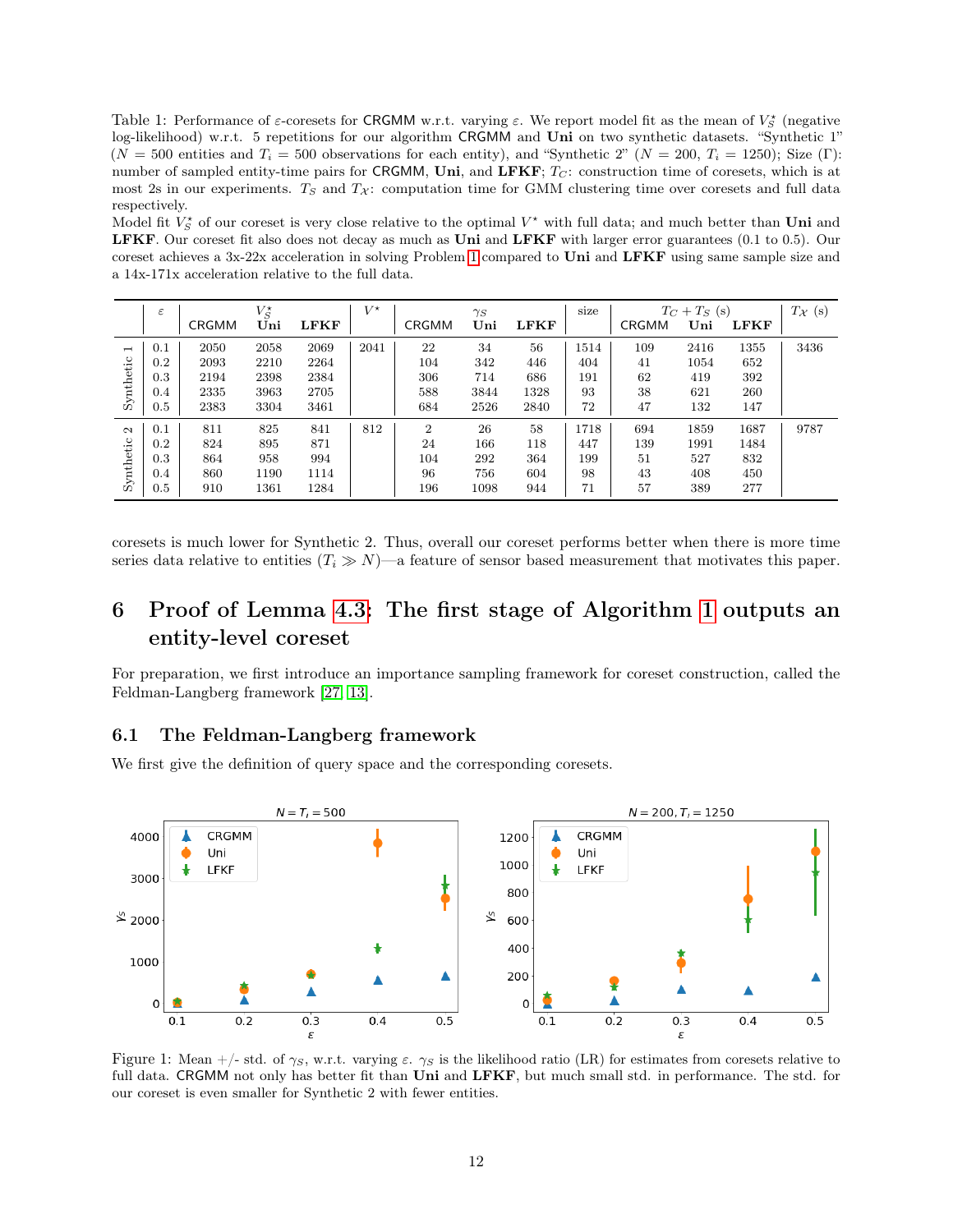**Definition 6.1 (Query space [\[27,](#page-22-6) [13\]](#page-22-11)).** Let X be a finite set together with a weight function  $u : \mathcal{X} \to \mathbb{R}_{\geq 0}$ . Let P be a set called queries, and  $f_x : \mathcal{P} \to \mathbb{R}_{\geq 0}$  be a given loss function w.r.t.  $x \in \mathcal{X}$ . The total cost of X with respect to a query  $\theta \in \mathcal{P}$  is  $f(\theta) := \sum_{x \in \mathcal{X}} u(x) \cdot f_x(\theta)$ . The tuple  $(\mathcal{X}, u, \mathcal{P}, f)$  is called a query space. Specifically, if  $u(x) = 1$  for all  $x \in \mathcal{X}$ , we use  $(\mathcal{X}, \mathcal{P}, f)$  for simplicity.

Intuitively, f represents a linear combination of weighted functions indexed by  $\mathcal{X}$ , and  $\mathcal{P}$  represents the ground set of  $f$ . Due to the separability of  $f$ , we have the following coreset definition.

<span id="page-12-4"></span>**Definition 6.2** (Coresets of a query space [\[27,](#page-22-6) [13\]](#page-22-11)). Let  $(\mathcal{X}, u, \mathcal{P}, f)$  be a query space and  $\varepsilon \in (0, 1)$  be an error parameter. An  $\varepsilon$ -coreset of  $(X, u, P, f)$  is a weighted set  $S \subseteq \mathcal{X}$  together with a weight function  $w: S \to \mathbb{R}_{\geq 0}$  such that for any  $\theta \in \mathcal{P}$ ,  $\sum_{x \in S} w(x) \cdot f_x(\theta) \in (1 \pm \varepsilon) \cdot f(\theta)$ .

**Remark 6.3.** For instance, we set  $\mathcal{X} = [N]$ ,  $u = 1$ ,  $\mathcal{P} = \Delta_k \times \mathcal{P}_\lambda^k$  and  $f = f'$  in the GMM time-series clustering problem. Then by Definition [6.2,](#page-12-4) Lemma [4.3](#page-8-1) represents that  $(I_S, w)$  is an  $\varepsilon$ -coreset for the query space  $([N], 1, \Delta_k \times \mathcal{P}_{\lambda}^k, f')$ .

Another example is to set  $\mathcal{X} = [T_i], u = 1, \mathcal{P} = \mathcal{P}_\lambda$  and  $f = \psi_i$ . Then Lemma [4.4](#page-8-2) represents that  $(J_{S,i}, w^{(i)})$  is an  $\varepsilon$ -coreset for the query space  $([T_i], 1, \mathcal{P}_\lambda, \psi_i)$ .

Now we are ready to give the Feldman-Langberg framework.

The Feldman-Langberg framework. Feldman and Langberg [\[27\]](#page-22-6) show how to construct coresets by importance sampling and the coreset size has been improved by [\[13\]](#page-22-11). For preparation, we first give the notion of sensitivity which measures the maximum influence for each point  $x \in \mathcal{X}$ .

<span id="page-12-3"></span>**Definition 6.4 (Sensitivity [\[27,](#page-22-6) [13\]](#page-22-11)).** Given a query space  $(\mathcal{X}, u, \mathcal{P}, f)$ , the sensitivity of a point  $x \in \mathcal{X}$  is  $s(x) := \sup_{\theta \in \mathcal{P}} \frac{u(x) \cdot f_x(\theta)}{f(x, u, \theta)}$ . The total sensitivity of the query space is  $\sum_{x \in \mathcal{X}} s(x)$ .

We also introduce a notion which measures the combinatorial complexity of a query space.

<span id="page-12-2"></span>**Definition 6.5 (Pseudo-dimension [\[27,](#page-22-6) [13\]](#page-22-11)).** For a query space  $(\mathcal{X}, u, \mathcal{P}, f)$ , we define range $(\theta, r)$  =  $\{x \in \mathcal{X} : u(x) \cdot f_x(\theta) \leq r\}$  for every  $\theta \in \mathcal{P}$  and  $r \geq 0$ . The (pseudo-)dimension of  $(\mathcal{X}, u, \mathcal{P}, f)$  is the largest integer t such that there exists a subset  $A \subseteq \mathcal{X}$  of size t satisfying that  $|\{A \cap \text{range}(\theta, r) : \theta \in \mathcal{P}, r \geq 0\}| = 2^{|A|}$ .

Pseudo-dimension plays the same role as VC-dimension [\[56\]](#page-24-16). Specifically, if the range of f is  $\{0, 1\}$  and  $u = 1$ , pseudo-dimension can be regarded as a generalization of VC-dimension to function spaces. Now we are ready to describe the Feldman-Langberg framework.

<span id="page-12-1"></span>**Theorem 6.6 (Feldman-Langberg framework [\[27,](#page-22-6) [13\]](#page-22-11)).** Let  $(X, u, \mathcal{P}, f)$  be a given query space and  $\varepsilon, \delta \in (0,1)$ . Let dim be an upper bound of the pseudo-dimension of every query space  $(\mathcal{X}, u', \mathcal{P}, f)$  over u'. Suppose  $s: \mathcal{X} \to \mathbb{R}_{\geq 0}$  is a function satisfying that for any  $x \in \mathcal{X}$ ,  $s(x) \geq \sup_{\theta \in \mathcal{P}} \frac{u(x) \cdot f_x(\theta)}{f(\mathcal{X}, u, \theta)}$ , and define  $\mathcal{G} := \sum_{x \in \mathcal{X}} s(x)$  to be the total sensitivity. Let  $S \subseteq \mathcal{X}$  be constructed by taking  $O\left(\varepsilon^{-2} \mathcal{G}(\dim \cdot \ln \mathcal{G} + \ln(1/\delta))\right)$ samples, where each sample  $x \in \mathcal{X}$  is selected with probability  $\frac{s(x)}{G}$  and has weight  $w(x) := \frac{G}{|S| \cdot s(x)}$ . Then, with probability at least  $1 - \delta$ , S is an  $\varepsilon$ -coreset of  $(\mathcal{X}, u, \mathcal{P}, f)$ .

## <span id="page-12-0"></span>6.2 Bounding the pseudo-dimension of  $f'$

Our proof idea is similar to that in [\[48\]](#page-24-7). For preparation, we need the following lemma which is proposed to bound the pseudo-dimension of feed-forward neural networks.

<span id="page-12-5"></span>Lemma 6.7 (Restatement of Theorem 8.14 of [\[4\]](#page-21-8)). Let  $(X, u, \mathcal{P}, f)$  be a given query space where  $f_x(\theta) \in \{0,1\}$  for any  $x \in \mathcal{X}$  and  $\theta \in \mathcal{P}$ , and  $\mathcal{P} \subseteq \mathbb{R}^m$ . Suppose that f can be computed by an algorithm that takes as input the pair  $(x, \theta) \in \mathcal{X} \times \mathcal{P}$  and returns  $f_x(\theta)$  after no more than l of the following operations:

- the exponent function  $a \to e^a$  on real numbers.
- the arithmetic operations  $+,-,\times$ , and / on real numbers.
- jumps conditioned on  $>,\geq,<,\leq,=,$  and  $\neq$  comparisons of real numbers, and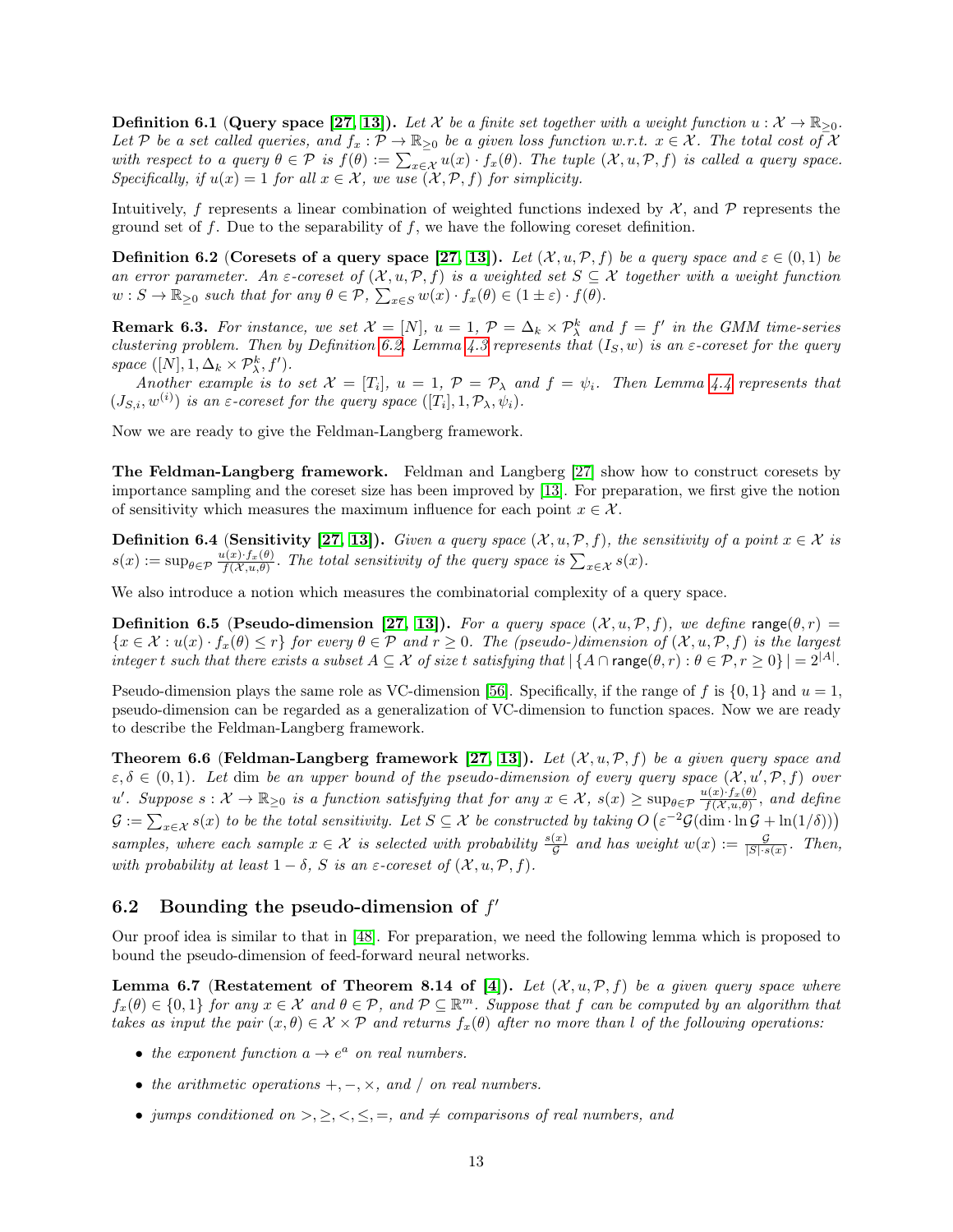$\bullet$  output 0.1.

If the l operations include no more than q in which the exponential function is evaluated, then the pseudodimension of  $(X, u, P, f)$  is at most  $O(m^2q^2 + mq(l + \ln mq))$ .

Note that the above lemma requires that the range of functions  $f_x$  is [0, 1]. We have the following lemma which can help extend this range to R.

<span id="page-13-2"></span>**Lemma 6.8 (Restatement of Lemma 4.1 of [\[58\]](#page-24-15)).** Let  $(\mathcal{X}, u, \mathcal{P}, f)$  be a given query space. Let  $g_x$ :  $\mathcal{P} \times \mathbb{R} \to \{0,1\}$  be the indicator function satisfying that for any  $x \in \mathcal{X}, \theta \in \mathcal{P}$  and  $r \in \mathbb{R}$ ,

$$
g_x(\theta, r) = I[u(x) \cdot f(x, \theta) \ge r].
$$

Then the pseudo-dimension of  $(\mathcal{X}, u, \mathcal{P}, f)$  is precisely the pseudo-dimension of the query space  $(\mathcal{X}, u, \mathcal{P} \times \mathbb{R}, g_f)$ .

Now we are ready to prove bound the pseudo-dimension of  $f'$  by the following lemma.

<span id="page-13-1"></span>**Lemma 6.9 (Pseudo-dimension of f').** The pseudo-dimension of  $([N], u, \Delta_k \times \mathcal{P}^k_\lambda, f')$  over weight functions  $u: [N] \to \mathbb{R}_{\geq 0}$  is at most  $O(k^4d^4 + k^3d^8)$ .

**Proof:** Our argument is similar to that in [\[37,](#page-23-9) Lemma 5.9]. Fix a weight function  $u : [N] \to \mathbb{R}_{\geq 0}$ . We only need to consider the following indicator function  $g_i : \Delta_k \times \mathcal{P}_{\lambda}^k \times \mathbb{R}_{\geq 0} \to \{0,1\}$  where for any  $\alpha \in \Delta_k$ ,  $\theta \in \mathcal{P}_{\lambda}^k$ and  $r \in \mathbb{R}_{\geq 0}$ ,

$$
g_i(\alpha, \theta, r) := I\left[\sum_{l \in [k]} \alpha_l \cdot \exp(-\frac{1}{2T_i}\psi_i(\mu^{(l)}, \Sigma^{(l)}, \Lambda^{(l)})) \geq r\right].
$$

Note that the parameter space is  $\Delta_k \times \mathcal{P}^k_{\lambda}$  which consists of at most  $m = O(kd^2)$  parameters. For any  $(\mu, \Sigma, \Lambda) \in \mathcal{P}_{\lambda}$ , function  $\psi_i(\mu, \Sigma, \Lambda)$  can be represented as a multivariate polynomial that consists of  $O(d^6)$ terms  $\mu_{c_1}^{b_1} \mu_{c_2}^{b_2} \Lambda_{c_3,c_3}^{b_4} \Lambda_{c_4,c_4}^{b_4} (\Sigma^{-1})_{c_5,c_6}^{b_5}$  where  $c_1, c_2, c_3, c_4, c_5, c_6 \in [d]$ , and  $b_1, b_2, b_3, b_4, b_5 \in \{0, 1\}$ . Thus,  $g_i$ consists of  $l = O(kd^6)$  arithmetic operations,  $q = k$  exponential functions, and k jumps. By Lemmas [6.7](#page-12-5) and [6.8,](#page-13-2) we complete the proof.  $\square$ 

## <span id="page-13-0"></span>6.3 Bounding the total sensitivity of  $f'$

Next, we prove that function  $s$  (Line 6 of Algorithm [1\)](#page-7-0) is a sensitivity function w.r.t.  $f'$ ; summarized as follows.

<span id="page-13-3"></span>Lemma 6.10 (s is a sensitivity function w.r.t. f'). For each  $i \in [N]$ , we have

$$
s(i) \geq \max_{\alpha \in \Delta_k, \theta \in \mathcal{P}_\lambda^k} \frac{f'_i(\alpha, \theta)}{f'(\alpha, \theta)}.
$$

Moreover,  $\sum_{i \in [N]} s(i) \leq (16D + 12Dk)/\lambda$ .

To prove the lemma, we will use a reduction from general  $\Sigma$  to  $I_d$  and from  $\Lambda$  to  $0_d$  (without both covariances and autocorrelations), which upper bounds the affect of the covariance matrix and autocorrelation matrices. We define  $\psi_i^{(O)} : \mathbb{R}^d \to \mathbb{R}_{\geq 0}$  to be

$$
\psi_i^{(O)}(\mu) := \sum_{t \in [T_i]} \|x_{it} - \mu\|_2^2 \tag{3}
$$

for any  $\mu \in \mathbb{R}^d$ , and define  $f^{(O)} : \Delta_k \times \mathbb{R}^{d \times k} \to \mathbb{R}_{\geq 0}$  to be

$$
f^{(O)}(\alpha, \theta^{(O)}) := \sum_{i \in [N]} f_i^{(O)}(\alpha, \theta^{(O)})
$$
  
= 
$$
- \sum_{i \in [N]} \ln \sum_{l \in [k]} \alpha_l \cdot \exp\left(-\frac{1}{2T_i \cdot \min_{l' \in [k]} \lambda_{\min}(\Sigma^{(l')})} \psi_i^{(O)}(\mu^{(l)})\right)
$$

for any  $\alpha \in \Delta_k$  and  $\theta^{(O)} = (\mu^{(l)})_{l \in [k]} \in \mathbb{R}^{d \times k}$ . Compared to f', we note that  $f^{(O)}$  does not contain covariance and autocorrelation matrices.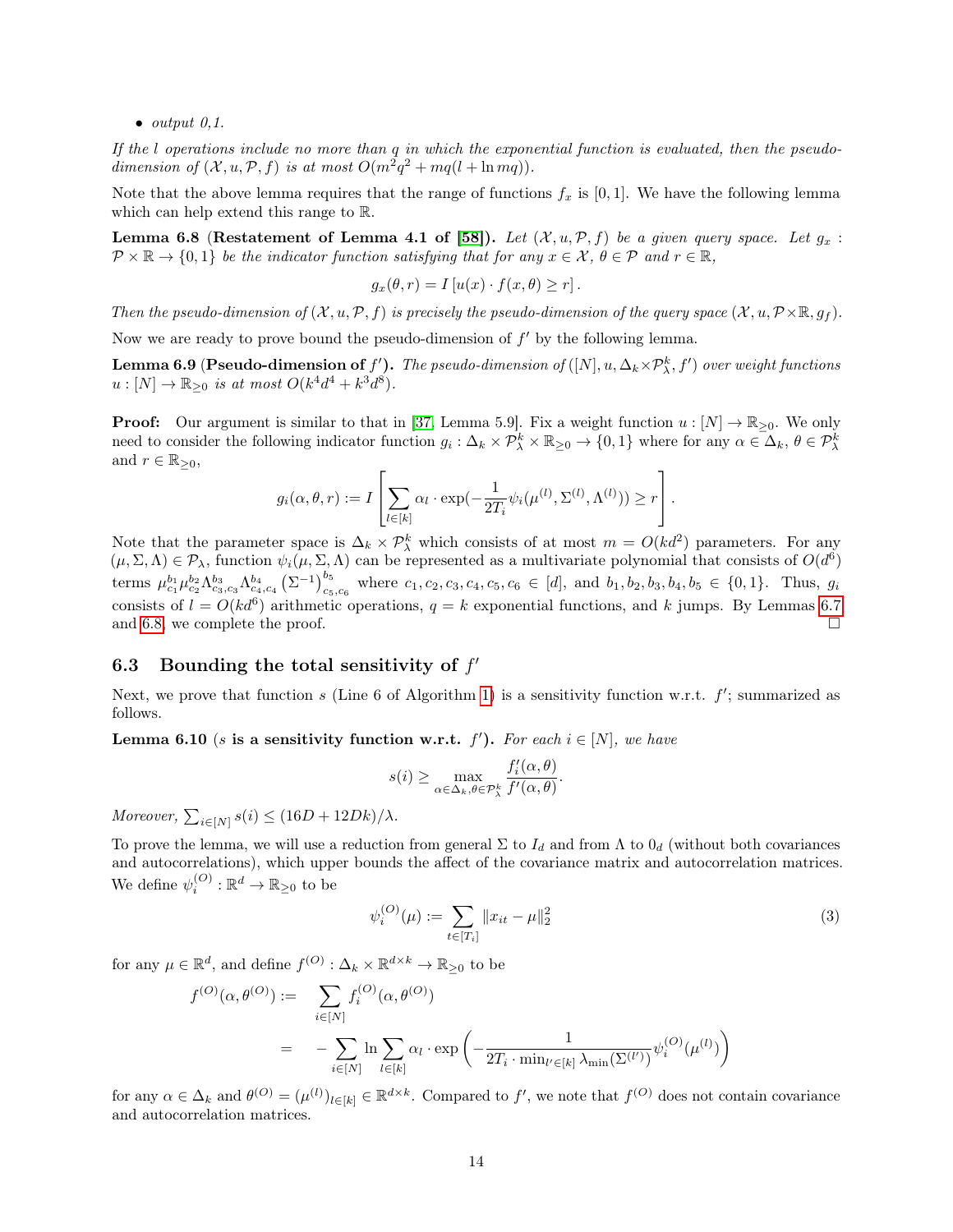**Clustering cost of entities.** By the definition of  $\psi_i^{(O)}$ , we have that for any  $\mu \in \mathbb{R}^d$ ,

$$
\frac{1}{T_i}\psi_i^{(O)}(\mu) = \|\frac{\sum_{t \in [T_i]} x_{it}}{T_i} - \mu\|_2^2 + \frac{1}{T_i} \sum_{t \in [T_i]} \|x_{it}\|_2^2 - \frac{\|\sum_{t \in [T_i]} x_{it}\|_2^2}{T_i^2}.
$$
\n(4)

Next, we introduce another function  $s^{(O)}: [N] \to \mathbb{R}_{\geq 0}$  as a sensitivity function w.r.t.  $f^{(O)}$ , i.e., for any  $i \in [N],$ 

$$
s^{(O)}(i) := \max_{\alpha \in \Delta_k, \theta^{(O)} \in \mathbb{R}^{d \times k}} \frac{f_i^{(O)}(\alpha, \theta^{(O)})}{f^{(O)}(\alpha, \theta^{(O)})}.
$$

Define  $\mathcal{G}^{(O)} := \sum_{i \in [N]} s^{(O)}(i)$  to be the total sensitivity w.r.t.  $f^{(O)}$ . We first have the following lemma.

<span id="page-14-0"></span>**Lemma 6.11** (Relation between sensitivities w.r.t.  $f_i^{(O)}$  and  $f_i'$ ). For each  $i \in [N]$ , we have

$$
s^{(O)}(i) \leq \max_{\alpha \in \Delta_k, \theta \in \mathcal{P}_\lambda^k} \frac{f_i'(\alpha, \theta)}{f'(\alpha, \theta)} \leq 4D \cdot s^{(O)}(i)/\lambda.
$$

**Proof:** It is easy to verify  $s^{(O)}(i) \leq \max_{\alpha \in \Delta_k, \theta \in \mathcal{P}_{\lambda}^k}$  $f'_i(\alpha, \theta)$  $\frac{\int_i (\alpha, \theta)}{f'(\alpha, \theta)}$  since

$$
\max_{\alpha \in \Delta_k, \theta \in \mathcal{P}_{\lambda}^k} \frac{f'_i(\alpha, \theta)}{f'(\alpha, \theta)}
$$
\n
$$
\geq \max_{\alpha \in \Delta_k, \theta \in (\mathbb{R}^d \times I_d \times 0_d)^k} \frac{f'_i(\alpha, \theta)}{f'(\alpha, \theta)}
$$
\n
$$
= \max_{\alpha \in \Delta_k, \theta^{(O)} \in \mathbb{R}^{d \times k}} \frac{f^{(O)}_i(\alpha, \theta^{(O)})}{f^{(O)}(\alpha, \theta^{(O)})}
$$
\n
$$
= s^{(O)}(i).
$$
\n(Defn. of  $f_i^{(O)}$ )

For the other side, we have the following claim that for any  $i \in [N]$  and  $\theta = (\mu, \Sigma, \Lambda) \in \mathcal{P}_{\lambda}$ ,

<span id="page-14-1"></span>
$$
\frac{\lambda}{\lambda_{\max}(\Sigma)} \cdot \psi_i^{(O)}(\mu) \le \psi_i(\mu, \Sigma, \Lambda) \le \frac{4}{\lambda_{\min}(\Sigma)} \cdot \psi_i^{(O)}(\mu). \tag{5}
$$

Then for any  $\alpha \in \Delta_k$  and  $\theta = (\mu^{(l)}, \Sigma^{(l)}, \Lambda^{(l)})_{l \in [k]} \in \mathcal{P}_{\lambda}^k$ , letting  $\theta^{(O)} = (\mu^{(l)})_{l \in [k]} \in \mathbb{R}^{d \times k}$  and  $\beta =$  $\min_{l' \in [k]} \lambda_{\min}(\Sigma^{(l')})^2$ , we have

$$
\frac{f'_i(\alpha,\theta)}{f'(\alpha,\theta)} = \frac{-\ln \sum_{l \in [k]} \alpha_l \cdot \exp(-\frac{1}{2T_i} \psi_i(\mu^{(l)}, \Sigma^{(l)}, \Lambda^{(l)}))}{-\sum_{j \in [N]} \ln \sum_{l \in [k]} \alpha_l \cdot \exp(-\frac{1}{2T_i} \psi_j(\mu^{(l)}, \Sigma^{(l)}, \Lambda^{(l)}))}
$$
(by definition)  
-
$$
\ln \sum_{l \in [k]} \alpha_l \cdot \exp(-\frac{2}{T_i \lambda_{\min}(\Sigma^{(l)})} \psi_i^{(O)}(\mu^{(l)}))
$$
(by

$$
\leq \frac{\Delta_{l\in[n]} \cdots \Delta_{l\text{-min}}(\Delta^{(l)}) \cdots \Delta^{(l)}}{-\sum_{j\in[N]} \ln \sum_{l\in[k]} \alpha_l \cdot \exp(-\frac{\lambda}{2T_i \lambda_{\max}(\Sigma^{(l)})} \cdot \psi_j^{(O)}(\mu^{(l)}))}
$$
(Ineq. (5))  

$$
\leq 4f_i^{(O)}(\alpha, \theta^{(O)})
$$
(Dofn of  $f^{(O)}$ )

$$
\leq \frac{4f_i^{\{O\}}(\alpha, \theta^{(C)})}{-\sum_{j \in [N]} \ln \left( \sum_{l \in [k]} \alpha_l \cdot \exp(-\frac{1}{2T_i \cdot \beta} \cdot \psi_j^{(O)}(\mu^{(l)})) \right)^{\frac{\lambda \beta}{\lambda_{\max}(\Sigma^{(l)})}}}
$$
 (Defn. of  $f_i^{(O)}$ )  

$$
\leq \frac{4f_i^{(O)}(\alpha, \theta^{(O)})}{\sqrt{\lambda_{\max}(\Sigma^{(l)})^2}} \qquad (Assumption 1)
$$

$$
\leq \frac{1}{\sum_{j\in[N]} \ln\left(\sum_{l\in[k]} \alpha_l \cdot \exp(-\frac{1}{2T_i \cdot \beta} \cdot \psi_j^{(O)}(\mu^{(l)}))\right)^{\lambda/D}}
$$
(Assumption 1)  

$$
= \frac{4D \cdot f_i^{(O)}(\alpha, \theta^{(O)})}{\lambda \cdot f^{(O)}(\alpha, \theta^{(O)})}.
$$
(by definition)

Consequently, we have  $\max_{\alpha \in \Delta_k, \theta \in \mathcal{P}_{\lambda}^k}$  $f'_i(\alpha, \theta)$  $\frac{f_i(\alpha,\theta)}{f'(\alpha,\theta)} \leq 4D \cdot s^{(O)}(i)/\lambda$ , which completes the proof.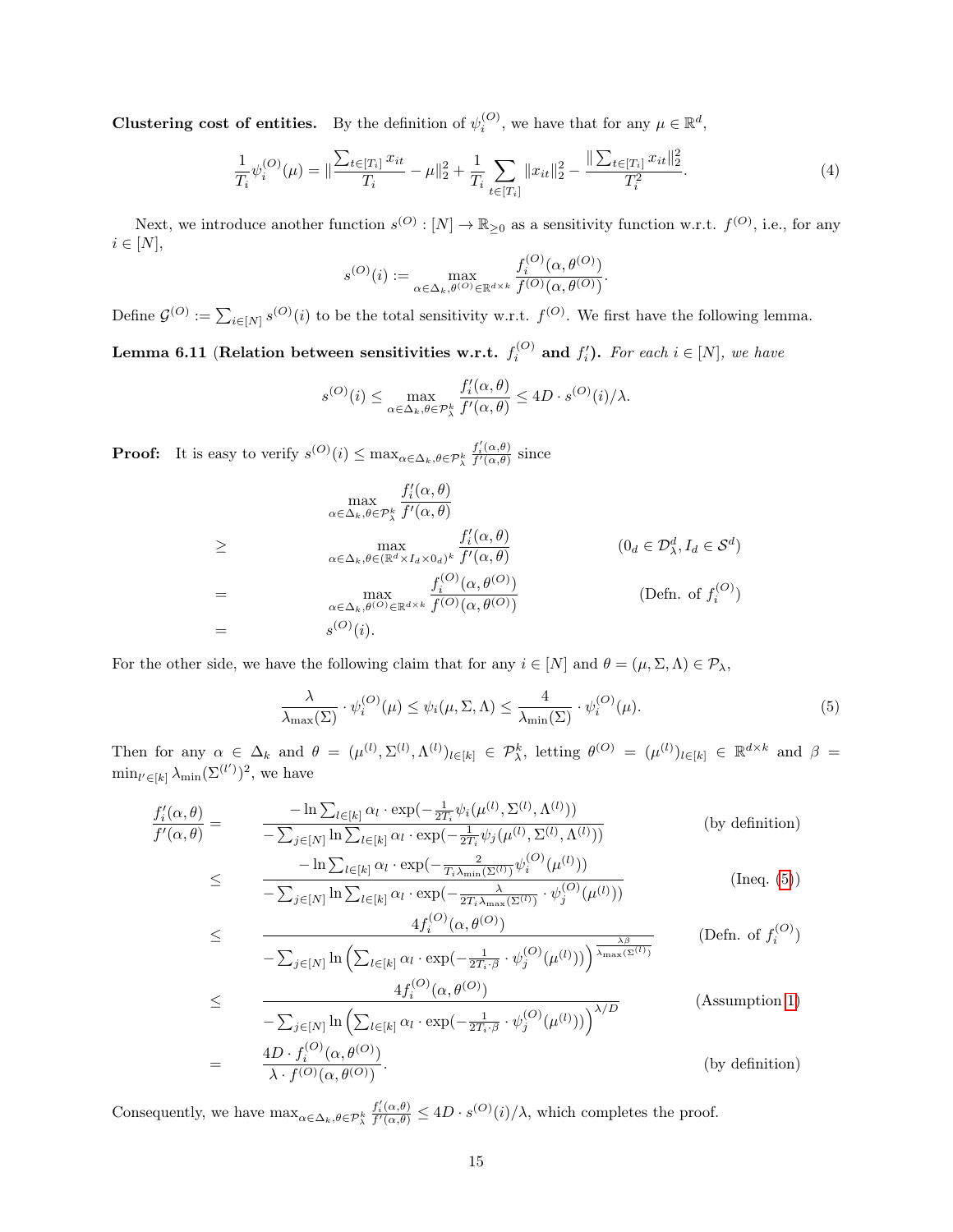**Proof of Claim** [\(5\)](#page-14-1). It remains to prove Claim (5). For any  $i \in [N]$  and  $\theta = (\mu, \Sigma, \Lambda) \in \mathcal{P}_{\lambda}$ , we have

$$
\psi_{i}(\mu, \Sigma, \Lambda)
$$
\n
$$
= (x_{i,1} - \mu)^{\top} \Sigma^{-1} (x_{i,1} - \mu) - (\Lambda (x_{i,1} - \mu))^{\top} \Sigma^{-1} (\Lambda (x_{i,1} - \mu))
$$
\n
$$
+ \sum_{t=2}^{T_i} ((x_{it} - \mu) - \Lambda (x_{i,t-1} - \mu))^{\top} \Sigma^{-1} ((x_{it} - \mu) - \Lambda (x_{i,t-1} - \mu))
$$
\n
$$
\in \left[\frac{1}{\lambda_{\max}(\Sigma)}, \frac{1}{\lambda_{\min}(\Sigma)}\right] \cdot \left((x_{i,1} - \mu)^{\top} (x_{i,1} - \mu) - (\Lambda (x_{i,1} - \mu))^{\top} (\Lambda (x_{i,1} - \mu))\right)
$$
\n
$$
+ \left[\frac{1}{\lambda_{\max}(\Sigma)}, \frac{1}{\lambda_{\min}(\Sigma)}\right] \cdot \sum_{t=2}^{T_i} ((x_{it} - \mu) - \Lambda (x_{i,t-1} - \mu))^{\top} ((x_{it} - \mu) - \Lambda (x_{i,t-1} - \mu)).
$$

Hence, it suffices to prove that

$$
(x_{i,1} - \mu)^{\top} \Sigma^{-1} (x_{i,1} - \mu) - (\Lambda (x_{i,1} - \mu))^{\top} \Sigma^{-1} (\Lambda (x_{i,1} - \mu))
$$
  
+ 
$$
\sum_{t=2}^{T_i} ((x_{it} - \mu) - \Lambda (x_{i,t-1} - \mu))^{\top} ((x_{it} - \mu) - \Lambda (x_{i,t-1} - \mu))
$$
  

$$
\in [\lambda, 4] \cdot \psi_i^{(O)}(\mu)
$$

Since  $\Lambda \in \mathcal{D}^d_{\lambda}$ , we suppose  $\Lambda = (\Delta_1, \ldots, \Delta_d)$ . Then we have

$$
(x_{i,1} - \mu)^{\top} (x_{i,1} - \mu) - (\Lambda (x_{i,1} - \mu))^{\top} (\Lambda (x_{i,1} - \mu))
$$
  
+ 
$$
\sum_{t=2}^{T_i} ((x_{it} - \mu) - \Lambda (x_{i,t-1} - \mu))^{\top} ((x_{it} - \mu) - \Lambda (x_{i,t-1} - \mu))
$$
  
= 
$$
\sum_{r \in [d]} (1 - \Delta_r^2) (x_{i1r} - \mu_r)^2
$$
  
+ 
$$
\sum_{t=2}^{T_i} ((x_{itr} - \mu_r) - \Delta_r (x_{i,t-1,r} - \mu_r))^{\top} ((x_{itr} - \mu_r) - \Delta_r (x_{i,t-1,r} - \mu_r)).
$$

On one hand, we have

$$
(1 - \Delta_r^2)(x_{i1r} - \mu_r)^2 + \sum_{t=2}^{T_i} ((x_{itr} - \mu_r) - \Delta_r(x_{i,t-1,r} - \mu_r))^2
$$
  
\n
$$
\leq (1 - \Delta_r^2)(x_{i1r} - \mu_r)^2 + \sum_{t=2}^{T_i} 2((x_{itr} - \mu_r)^2 + \Delta_r^2(x_{i,t-1,r} - \mu_r)^2) \quad \text{(Arithmetic Ineq.)}
$$
  
\n
$$
\leq 4 \sum_{t \in [T_i]} (x_{itr} - \mu_r)^2.
$$
  
\n
$$
(\Delta_r \leq 1)
$$

On the other hand, we have

$$
(1 - \Delta_r^2)(x_{i1r} - \mu_r)^2 + \sum_{t=2}^{T_i} ((x_{itr} - \mu_r) - \Delta_r(x_{i,t-1,r} - \mu_r))^2
$$
  
\n
$$
= (x_{i1r} - \mu_r)^2 + \sum_{t=2}^{T_i} (1 + \Delta_r^2)(x_{itr} - \mu_r)^2 - 2\Delta_r(x_{itr} - \mu_r)(x_{i,t-1,r} - \mu_r)
$$
  
\n
$$
\geq (1 - \Delta_r)^2 \sum_{t \in [T_i]} (x_{itr} - \mu_r)^2
$$
 (Arithmetic Ineq.)  
\n
$$
\geq \lambda \sum_{t \in [T_i]} (x_{itr} - \mu_r)^2.
$$
 (Assumption 1)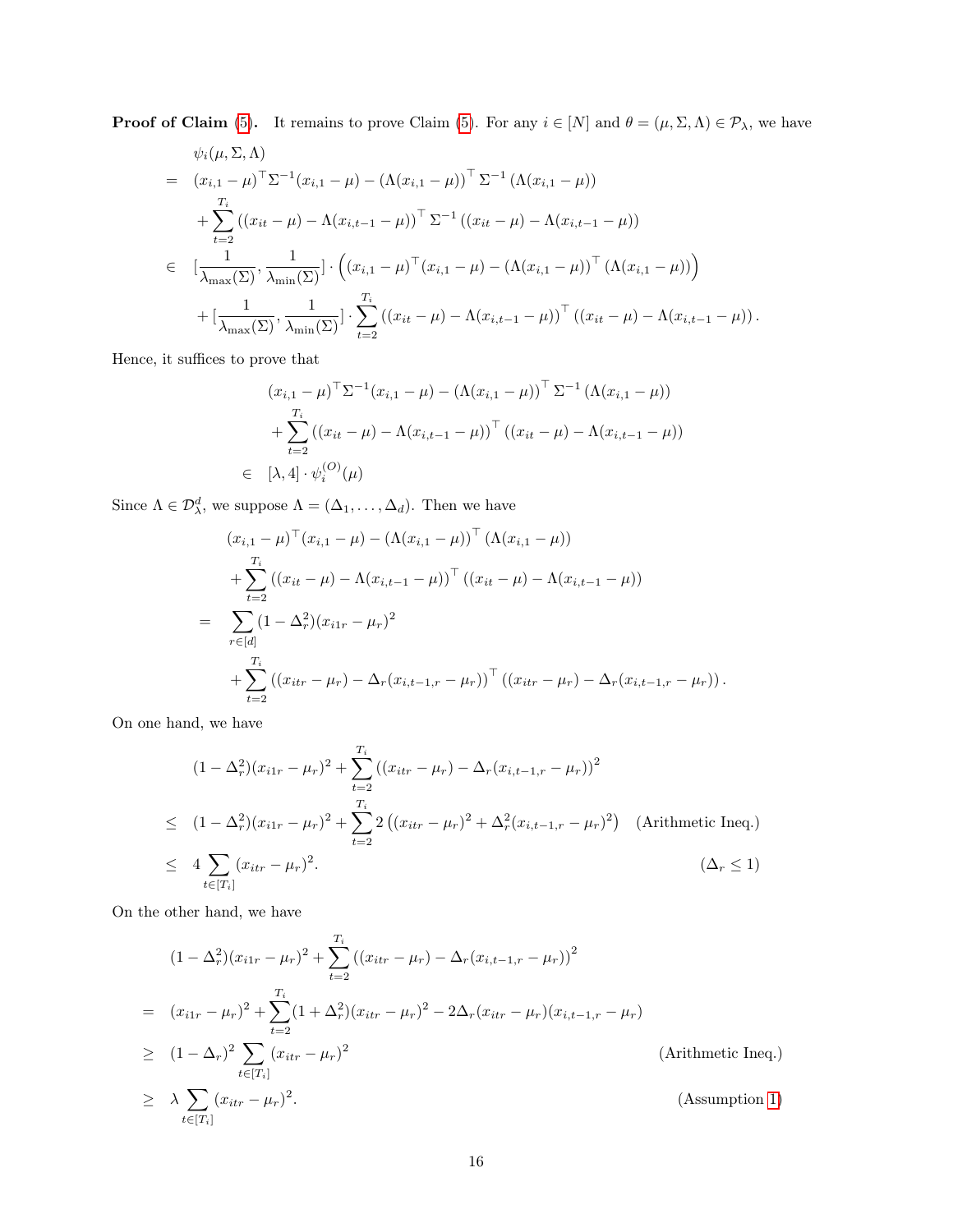This completes the proof.  $\square$ 

By the definition of s and the above lemma, it suffices to prove the following lemma that provides an upper bound for  $s^{(O)}$ .

<span id="page-16-0"></span>Lemma 6.12 (Sensitivities w.r.t.  $f^{(O)}$ ). The following holds:

1. For each  $i \in [N]$ , we have

$$
s^{(O)}(i) \le \frac{4||b_i - c_{p(i)}^{\star}||_2^2}{\mathsf{OPT}^{(O)} + A} + 3s^c(i)
$$

2.  $\mathcal{G}^{(O)} \leq 4 + 3k$ .

For preparation, we introduce some notations related to the clustering problem (Definition [4.1\)](#page-6-2). For any  $\mu \in \mathbb{R}^d$ , we define

$$
h_i^c(\mu) := \|c_{p(i)}^* - \mu\|_2^2,
$$

and for any  $\alpha \in \Delta_k, \theta^{(O)} \in \mathbb{R}^{d \times k}$ ,

$$
f_i^c(\alpha, \theta^{(O)}): = -\ln \sum_{l \in [k]} \alpha_k \cdot \exp(-\frac{1}{2T_i \cdot \beta} h_i^c(\mu^{(l)})),
$$

where  $\beta = \min_{l' \in [k]} \lambda_{\min}(\Sigma^{(l')})^2$ . Let  $f^c := \sum_{i \in [N]} f_i^c$ . Then similarly, we can prove that  $s^c$  (Line 5 of Algorithm [1\)](#page-7-0) is a sensitivity function w.r.t.  $f^c$ ; summarized as follows.

<span id="page-16-1"></span>Lemma 6.13 (s<sup>c</sup> is a sensitivity function w.r.t.  $f^c$ ). For each  $i \in [N]$ ,

$$
s^{c}(i) \ge \max_{\alpha \in \Delta_k, \theta^{(O)}} \frac{f_i^{c}(\alpha, \theta^{(O)})}{f^{c}(\alpha, \theta^{(O)})}.
$$

Moreover,  $\sum_{i \in [N]} s^c(i) \leq k$ .

**Proof:** This lemma is a direct corollary by the fact that there are only k different centers  $C_i^*$ , which implies that there are at most k different functions  $f_i^c$  accordingly. We partition [N] into at most k groups  $A_l$ where each element  $i \in A_l$  satisfies that  $c_{p(i)}^{\star} = l$ . Then we observe that  $f_i^c = f_j^c$  if  $i, j \in A_l$ . Then for any  $\alpha, \theta^{(O)} \in \Delta_k \times \mathbb{R}^{d \times k},$ 

$$
\frac{f_i^c(\alpha, \theta^{(O)})}{f^c(\alpha, \theta^{(O)})} \le \frac{f_i^c(\alpha, \theta^{(O)})}{\sum_{j \in A_l} f_j^c(\alpha, \theta^{(O)})} = \frac{1}{|A_l|} \le s^c(i),
$$

which implies the lemma.  $\Box$ 

To prove Lemma [6.12,](#page-16-0) the main idea is to relate  $s^{(O)}(i)$  to  $s^{(i)}$ . The idea is similar to [\[48\]](#page-24-7). For preparation, we also need the following key observation.

<span id="page-16-2"></span>Lemma 6.14 (Upper bounding the projection cost). For a fixed number  $L > 0$  and a fixed  $\theta =$  $(\alpha, \theta^{(O)}) \in \Delta_k \times \mathbb{R}^{\overline{d} \times k}$  and a fixed value  $a \geq 0$ , define  $\pi_{a,\theta} : \mathbb{R}^d \to \mathbb{R}_{\geq 0}$  as

$$
\pi_{a,\theta,L}(y) = -\ln \sum_{l \in [k]} \alpha_l \cdot \exp\left(-\frac{1}{2L} \left(||y - \mu^{(l)}||_2^2 + a\right)\right).
$$

Then, for every  $y, y' \in \mathbb{R}^d$  it holds that

$$
\pi_{a,\theta}(y) \le \frac{2}{L} \|y - y'\|_2^2 + \pi_{a,\theta,L}(y').
$$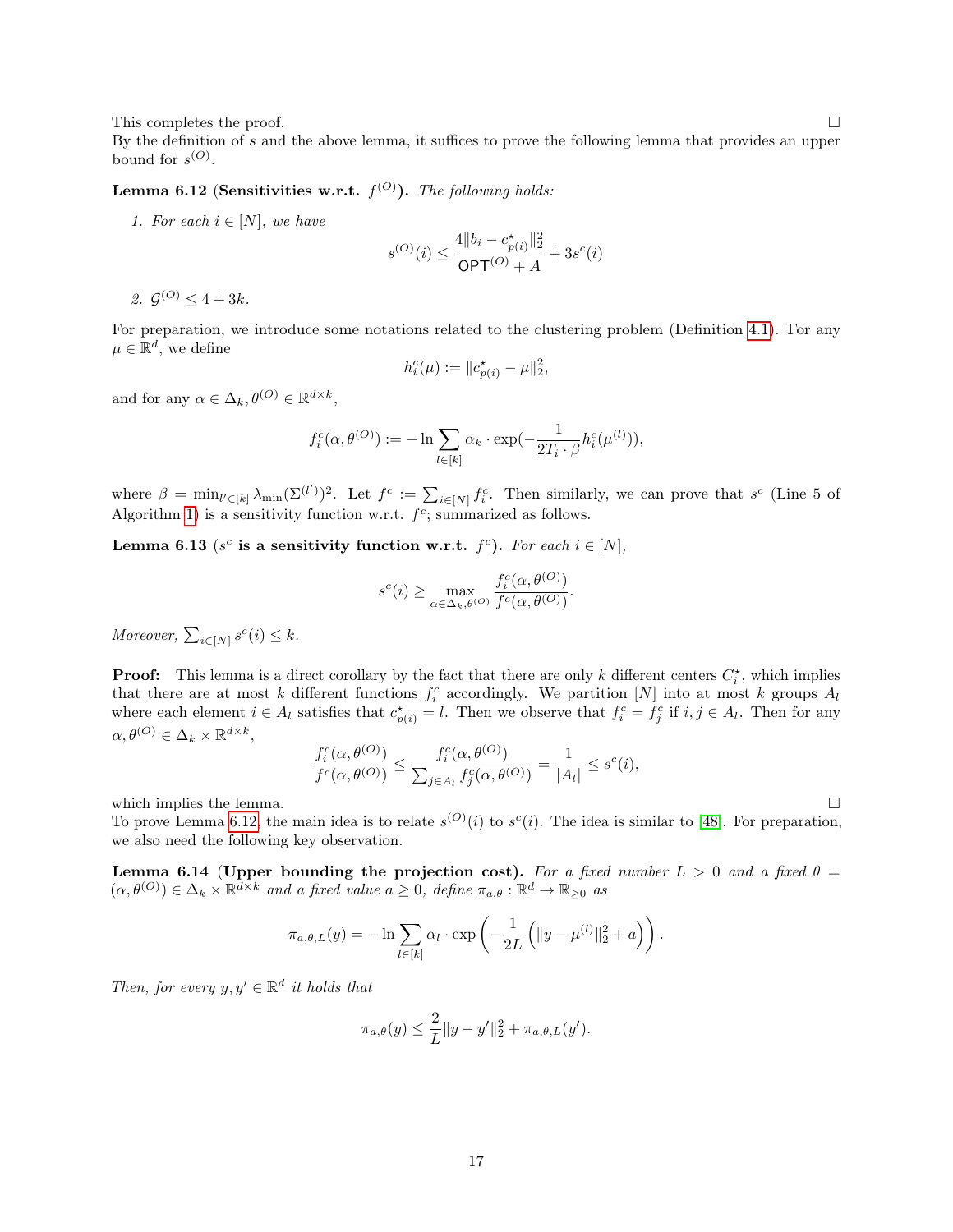**Proof:** Use the relaxed triangle inequality for  $l_2^2$ -norm, we have

$$
\pi_{a,\theta,L}(y) = -\ln \sum_{l \in [k]} \alpha_l \cdot \exp\left(-\frac{1}{2L} \left(||y - \mu^{(l)}||_2^2 + a\right)\right)
$$
  
\n
$$
\leq -\ln \sum_{l \in [k]} \alpha_l \cdot \exp\left(-\frac{2}{L}||y' - \mu^{(l)}||_2^2 + \frac{1}{2L} (||y - y'||_2^2 + a)\right)
$$
  
\n(relaxed triangle ineq.)  
\n
$$
\leq -\ln \left(\exp\left(-\frac{2}{L}||y - y'||_2^2\right) \cdot \sum_{l \in [k]} \alpha_l \cdot \exp\left(-\frac{1}{2L} \left(||y' - \mu^{(l)}||_2^2 + a\right)\right)\right)
$$
  
\n
$$
\leq \frac{2}{L}||y - y'||_2^2 - \ln \sum_{l \in [k]} \alpha_l \cdot \exp\left(-\frac{1}{2L} \left(||y' - \mu^{(l)}||_2^2 + a\right)\right)
$$
  
\n
$$
\leq \frac{2}{L}||y - y'||_2^2 - \ln \left(\sum_{l \in [k]} \alpha_l \cdot \exp\left(-\frac{1}{2L} \left(||y' - \mu^{(l)}||_2^2 + a\right)\right)\right)^2
$$
  
\n
$$
= \frac{2}{L}||y - y'||_2^2 + \pi_{a,\theta,L}(y').
$$

Recall that  $b_i \leftarrow \frac{\sum_{t \in [T_i]} x_{it}}{T_i}$  $\frac{|T_i|^{m}n}{T_i}$ . Now we are ready to prove Lemma [6.12.](#page-16-0)

**Proof:** [Proof of Lemma [6.12\]](#page-16-0) For each  $i \in [N]$  and  $\theta = (\alpha, \theta^{(O)}) \in \Delta_k \times \mathbb{R}^{d \times k}$ , letting  $\beta =$  $\min_{l' \in [k]} \lambda_{\min}(\Sigma^{(l')})^2$ , we have

 $\hfill \square$ 

<span id="page-17-0"></span>
$$
f_i^{(O)}(\theta)
$$
  
\n
$$
= \pi_{a_i, \theta, \beta}(b_i)
$$
  
\n
$$
\leq \frac{2}{\beta} ||b_i - c_{p(i)}^{\star}||_2^2 + \pi_{a_i, \theta, \beta}(c_{p(i)}^{\star})
$$
 (Lemma 6.14)  
\n
$$
\leq \frac{2}{\beta} ||b_i - c_{p(i)}^{\star}||_2^2 + s^c(i) \cdot \sum_{j \in [N]} \pi_{a_i, \theta, \beta}(c_{p(j)}^{\star})
$$
 (Defns. of  $s^c$ )  
\n
$$
\leq \frac{2}{\beta} ||b_i - c_{p(i)}^{\star}||_2^2 + s^c(i) \cdot \sum_{j \in [N]} \left(\frac{2}{\beta} \cdot ||b_j - c_{p(j)}^{\star}||_2^2 + \pi_{a_i, \theta, \beta}(b_j)\right)
$$
 (Lemma 6.14)  
\n
$$
\leq \frac{2}{\beta} ||b_i - c_{p(i)}^{\star}||_2^2 + s^c(i) \cdot \left(\frac{2 \cdot \text{OPT}^{(O)}}{\beta} + f^{(O)}(\theta)\right).
$$
 (Defns. of  $\text{OPT}^{(O)}$ )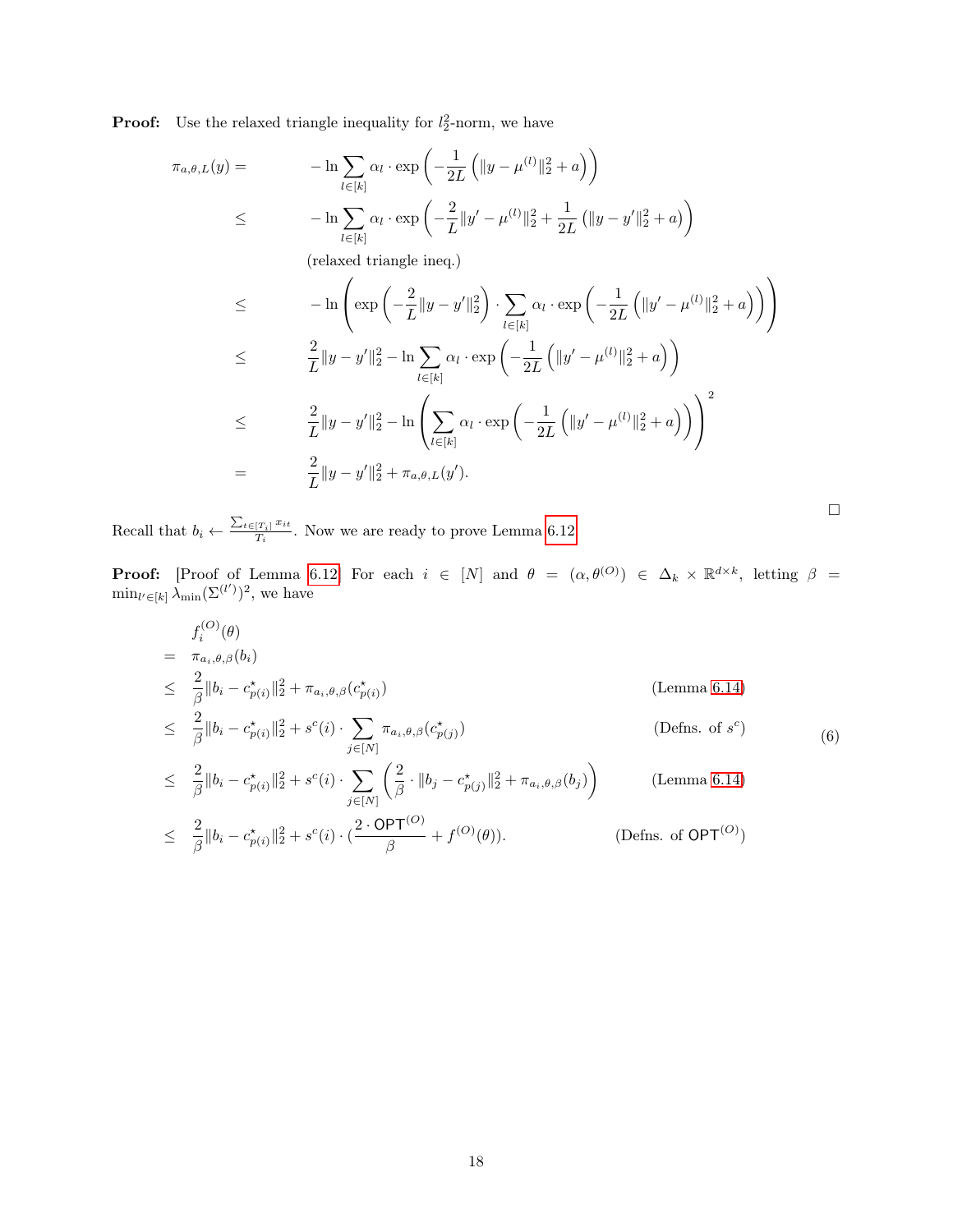Let  $\mathsf{OPT} := \min_{\theta} \sum_{i \in [N]} f_i^{(O)}(\theta)$ . We have that

<span id="page-18-1"></span>
$$
\begin{split}\n&= \min_{\theta} \sum_{i \in [N]} f_i^{(O)}(\theta) \\
&= \min_{\theta} \sum_{i \in [N]} -\ln \sum_{l \in [k]} \alpha_l \cdot \exp\left(-\frac{1}{2\beta} \left( \|b_i - \mu^{(l)}\|_2^2 + a_i \right) \right) \\
&\geq \min_{\theta} \sum_{i \in [N]} -\ln \sum_{l \in [k]} \alpha_l \cdot \exp\left(-\frac{1}{2\beta} \left( \min_{l' \in [k]} \|b_i - \mu^{(l')} \|_2^2 + a_i \right) \right) \\
&\geq \min_{\theta} \sum_{i \in [N]} -\ln \sum_{l \in [k]} \alpha_l \cdot \exp\left(-\frac{1}{2\beta} \left( \min_{l' \in [k]} \|b_i - \mu^{(l')} \|_2^2 + a_i \right) \right) \\
&= \frac{1}{2\beta} \left( \min_{\theta} \sum_{i \in [N]} \min_{l' \in [k]} \|b_i - \mu^{(l')} \|_2^2 + a_i \right) \\
&\geq \frac{1}{2\beta} \cdot \left( \mathsf{OPT}^{(O)} + A \right).\n\end{split} \tag{Defns. of \mathsf{OPT}^{(O)} and A}
$$

Hence, we have

$$
s^{(O)}(i) = \max_{\theta \in \Delta_k \times \mathbb{R}^{d \times k}} \frac{f_i^{(O)}(\theta)}{f^{(O)}(\theta)}
$$
  
\n
$$
\leq \frac{2 \cdot ||b_i - c_{p(i)}^*||_2^2}{\beta \cdot \mathsf{OPT}} + \frac{s^c(i) \cdot \mathsf{OPT}^{(O)}}{\beta \cdot \mathsf{OPT}} + s^c(i)
$$
(Ineq. (6))  
\n
$$
\leq \frac{4 \cdot ||b_i - c_{p(i)}^*||_2^2}{\mathsf{OPT}^{(O)} + A} + 3s^c(i).
$$
(Ineq. (7))

The second property is a direct conclusion. Now we are ready to prove Lemma [6.10.](#page-13-3)

Proof: [Proof of Lemma [6.10\]](#page-13-3) Lemma [6.10](#page-13-3) is a direct corollary of Lemmas [6.11](#page-14-0) and [6.12](#page-16-0) since for each  $i \in [N],$ 

$$
\max_{\alpha \in \Delta_k, \theta \in \mathcal{P}_{\lambda}^k} \frac{f_i'(\alpha, \theta)}{f'(\alpha, \theta)} \leq s^{(O)}(i)/\lambda \qquad \text{(Lemma 6.11)}
$$
\n
$$
\leq 4D \left( \frac{4 \cdot \|b_i - c_{p(i)}^{\star}\|_2^2}{\text{OPT}^{(O)} + A} + 3s^c(i) \right) / \lambda \qquad \text{(Lemma 6.12)}
$$
\n
$$
= s(i). \qquad \text{(Line 6 of Algorithm 1)}
$$

 $\Box$ 

By the Feldman-Langberg framework (Theorem [6.6\)](#page-12-1), we note that Lemma [4.3](#page-8-1) is a direct corollary of Lemmas [6.9](#page-13-1) and [6.10.](#page-13-3)

# <span id="page-18-0"></span>7 Proof of Lemma [4.4:](#page-8-2) The second stage of Algorithm [1](#page-7-0) outputs a time-level coreset

The proof idea is similar to that in Lemma [4.3,](#page-8-1) i.e., to bound the pseudo-dimension and the total sensitivity for the query space  $([T_i], 1, \mathcal{P}_\lambda, \psi_i)$ .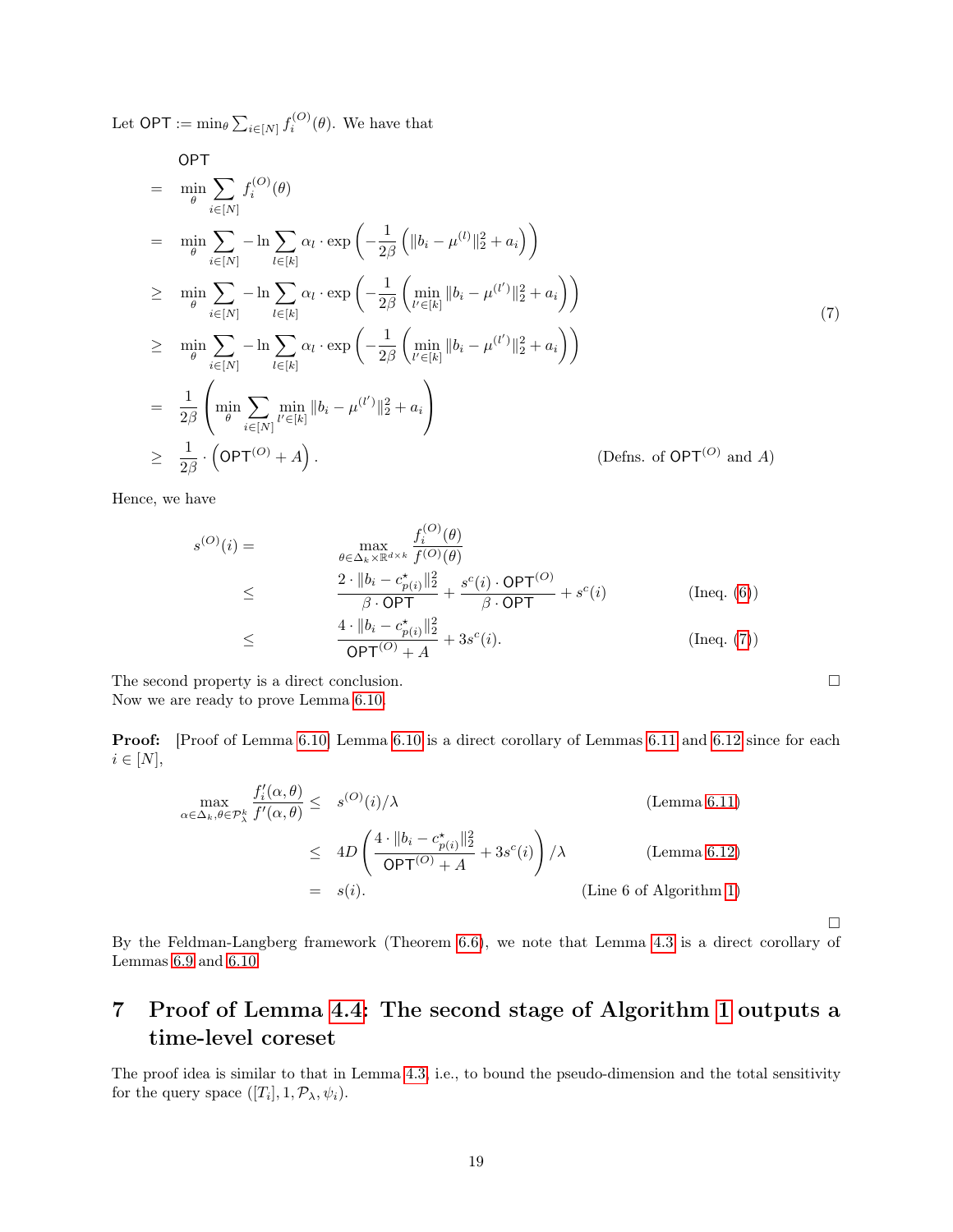### <span id="page-19-0"></span>7.1 Bounding the pseudo-dimension of  $\psi_i$

We have the following lemma.

<span id="page-19-2"></span>**Lemma 7.1 (Pseudo-dimension of**  $\psi_i$ ). The pseudo-dimension of  $([T_i], 1, \mathcal{P}_\lambda, \psi_i)$  over weight functions  $u: [N] \to \mathbb{R}_{\geq 0}$  is at most  $O(d^8)$ .

**Proof:** The argument is almost the same as in Lemma [6.9.](#page-13-1) The parameter space of  $\psi_i$  consists of at most  $m = O(d^2)$  parameters and  $\psi_i$  can be represented by at most  $l = O(d^6)$  arithmetic operations. By Lemmas [6.7](#page-12-5) and [6.8,](#page-13-2) it completes the proof.  $\square$ 

### <span id="page-19-1"></span>7.2 Bounding the total sensitivity of  $\psi_i$

Next, we again focus on proving  $s_i$  (Line 12 of Algorithm [1\)](#page-7-0) is a sensitivity function w.r.t.  $\psi_i$ ; summarized as follows.

<span id="page-19-3"></span>**Lemma 7.2** ( $s_i$  is a sensitivity function for  $\psi_i$ ). For each  $i \in [N]$ , we have that for each  $t \in [T_i]$ 

$$
s_i(t) \geq \max_{\mu \in \mathbb{R}^d, \Lambda \in \mathcal{P}_{\tau,\lambda}} \frac{\psi_{it}(\mu, \Sigma, \Lambda)}{\psi_i(\mu, \Sigma, \Lambda)}.
$$

Moreover,  $\sum_{t \in [T_i]} s_i(t) = O(D/\lambda)$ .

Similar to Section [6,](#page-11-0) we introduce another function  $s_i^{(O)} : [T_i] \to \mathbb{R}_{\geq 0}$  as a sensitivity function w.r.t.  $\psi_i^{(O)}$ , i.e., for any  $t \in [T_i]$ ,

$$
s_i^{(O)}(t) := \max_{\mu \in \mathbb{R}^d} \frac{\psi_{it}^{(O)}(\mu)}{\psi_i^{(O)}(\mu)}.
$$

Define  $\mathcal{G}_i^{(O)} := \sum_{t \in [T_i]} s_i^{(O)}(t)$  to be the total sensitivity w.r.t.  $\psi_i^{(O)}$ . We first have the following lemma, whose proof idea is simply from Lemma [6.11](#page-14-0) and [\[37,](#page-23-9) Lemma 4.4].

<span id="page-19-4"></span>Lemma 7.3 (Relation between sensitivities w.r.t.  $\psi_{it}^{(O)}$  and  $\psi_{it}$ ). For each  $t \in [T_i]$ , we have

$$
s_i(t) \le 4D\lambda^{-1} \cdot \left( s_i^{(O)}(t) + \sum_{j=1}^{\min\{t-1,1\}} s_i^{(O)}(t-j) \right).
$$

Proof: By the same argument as in Lemma [6.11,](#page-14-0) we have that

$$
s_i(t) \leq D\lambda^{-1} \cdot \max_{\mu \in \mathbb{R}^d, \Lambda \in \mathcal{D}_{\lambda}^d} \frac{\psi_{it}(\mu, I_d, \Lambda)}{\psi_i^{(O)}(\mu)}.
$$

By a similar argument as in [\[37,](#page-23-9) Lemma 4.4], we have that

$$
\psi_{it}(\mu, I_d, \Lambda) \le \psi_{it}^{(O)}(\mu) + \sum_{j=1}^{\min\{t-1, 1\}} \psi_{i, t-q}^{(O)}(\mu).
$$

Combining the above two inequalities, we complete the proof.  $\square$ 

Then we have the following lemma that relates  $s_i^{(O)}$  and  $s_i^c$  (Line 11 of Algorithm [1\)](#page-7-0), whose proof follows from [\[57,](#page-24-17) Theorem 7] for the case that  $k = 1$ .

<span id="page-19-5"></span>**Lemma 7.4 (Sensitivities w.r.t.**  $\psi_i^{(O)}$ ). For each  $i \in [N]$ , the following holds:

1. For each  $t \in [T_i]$ , we have

$$
s_i^{(O)}(t) \le s_i^c(t).
$$

2.  $\mathcal{G}_i^{(O)} \leq 8$ .

Note that Lemma [7.2](#page-19-3) is a direct corollary of Lemmas [7.3](#page-19-4) and [7.4.](#page-19-5)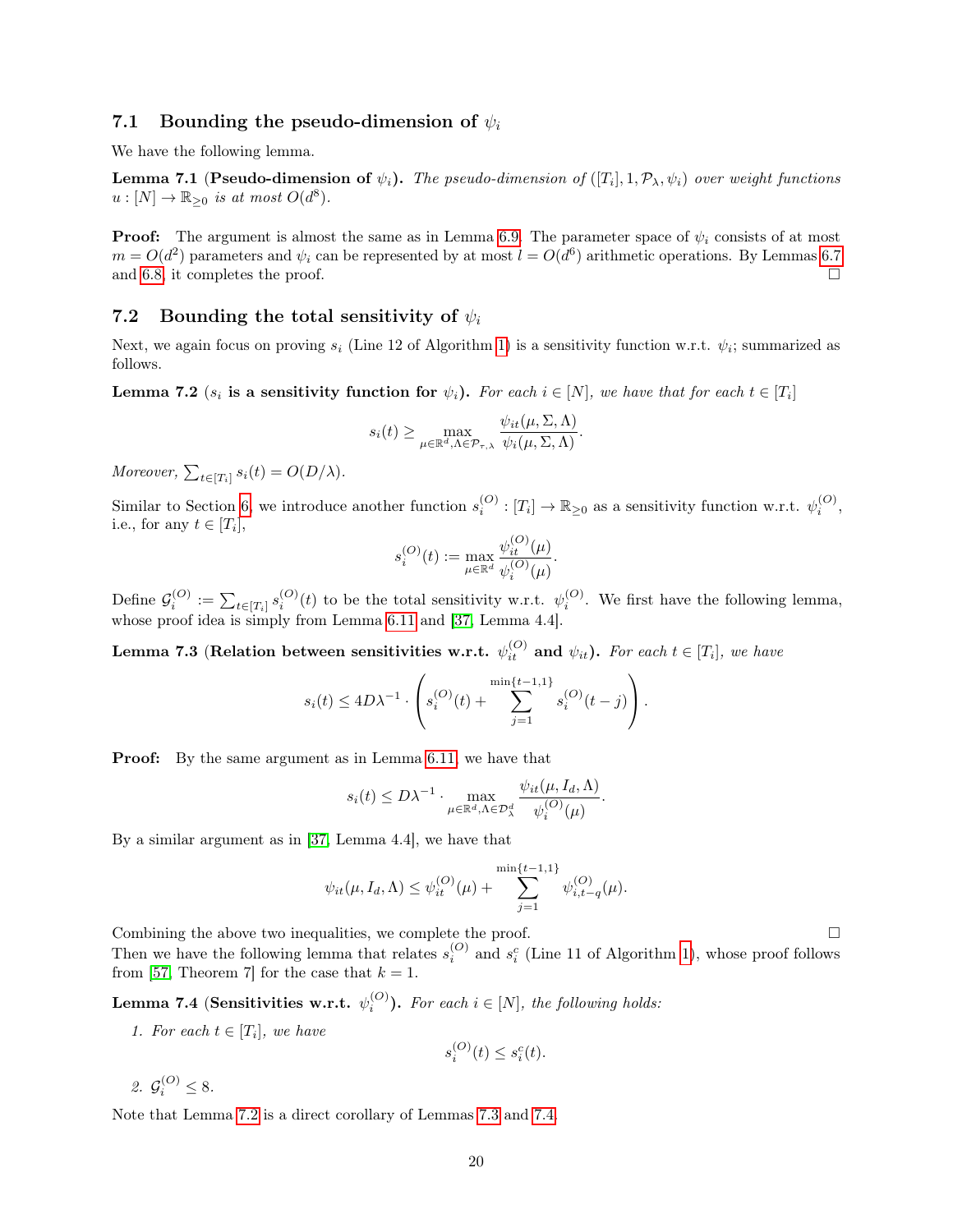## <span id="page-20-0"></span>8 Proof of Theorem [4.2](#page-8-3)

**Proof:** Note that the coreset size  $|S| = ML$  matches the bound in Theorem [4.2.](#page-8-3) We first prove the correctness. For any  $i \in I_S$ , we have

$$
-\ln \sum_{l \in [k]} \alpha_l \cdot \exp\left(-\frac{1}{2T_i} \sum_{t \in J_{S,i}} w^{(i)}(t) \cdot \psi_{it}(\mu^{(l)}, \Sigma^{(l)}, \Lambda^{(l)})\right)
$$
  
\n
$$
\leq -\ln \sum_{l \in [k]} \alpha_l \cdot \exp\left(-\frac{1}{2T_i} (1+\varepsilon) \cdot \psi_i(\mu^{(l)}, \Sigma^{(l)}, \Lambda^{(l)})\right)
$$
(Lemma 4.4)  
\n
$$
\leq -\ln \sum_{l \in [k]} \left(\alpha_l \cdot \exp\left(-\frac{1}{2T_i} \psi_i(\mu^{(l)}, \Sigma^{(l)}, \Lambda^{(l)})\right)\right)^{1+\varepsilon}
$$
  
\n
$$
(x^{1+\varepsilon} \text{ is convex when } x \in [0, 1])
$$
  
\n
$$
\leq (1+\varepsilon) \cdot \left(-\ln \sum_{l \in [k]} \alpha_l \cdot \exp\left(-\frac{1}{2T_i} \psi_i(\mu^{(l)}, \Sigma^{(l)}, \Lambda^{(l)})\right)\right).
$$

Symmetrically, we can also verify that

$$
-\ln \sum_{l\in[k]} \alpha_l \cdot \exp(-\frac{1}{2T_i} \sum_{t\in J_{S,i}} w^{(i)}(t) \cdot \psi_{it}(\mu^{(l)}, \Sigma^{(l)}, \Lambda^{(l)}))
$$
  

$$
\geq (1-\varepsilon) \cdot \left(-\ln \sum_{l\in[k]} \alpha_l \cdot \exp(-\frac{1}{2T_i} \psi_i(\mu^{(l)}, \Sigma^{(l)}, \Lambda^{(l)}))\right).
$$

Consequently, we have

<span id="page-20-1"></span>
$$
-\ln \sum_{l \in [k]} \alpha_l \cdot \exp\left(-\frac{1}{2T_i} \sum_{t \in J_{S,i}} w^{(i)}(t) \cdot \psi_{it}(\mu^{(l)}, \Sigma^{(l)}, \Lambda^{(l)})\right)
$$
  

$$
\in (1 \pm \varepsilon) \cdot \left(-\ln \sum_{l \in [k]} \alpha_l \cdot \exp\left(-\frac{1}{2T_i} \psi_i(\mu^{(l)}, \Sigma^{(l)}, \Lambda^{(l)})\right)\right).
$$
 (8)

Combining with Lemma [4.3,](#page-8-1) we have that

$$
f'_{S}(\alpha, \theta)
$$
\n
$$
= -\sum_{i \in I_{S}} w(i) \cdot \ln \sum_{l \in [k]} \alpha_{l} \cdot \exp(-\frac{1}{2T_{i}} \sum_{t \in J_{S,i}} w^{(i)}(t) \cdot \psi_{it}(\mu^{(l)}, \Sigma^{(l)}, \Lambda^{(l)}))
$$
\n
$$
\in (1 \pm \varepsilon) \cdot \left(-\sum_{i \in I_{S}} w(i) \cdot \ln \sum_{l \in [k]} \alpha_{l} \cdot \exp(-\frac{1}{2T_{i}} \psi_{i}(\mu^{(l)}, \Sigma^{(l)}, \Lambda^{(l)}))\right)
$$
\n
$$
\in (1 \pm \varepsilon)^{2} \cdot f'(\alpha, \theta).
$$
\n(Lemma 4.3)

By replacing  $\varepsilon$  with  $O(\varepsilon)$ , we prove the correctness.

For the computation time, the computation in Line 2 costs  $O(d\sum_{i\in[N]}T_i)$  time since each  $b_i$  and  $a_i$  can be computed in  $O(d_i)$  time, and A can be computed in  $O(N)$  time. In Line 3, it costs  $O(N d k \ln N \ln k)$ time to solve the k-means clustering problem by k-means++. Line 4 costs  $O(Ndk)$  time since each  $p(i)$  costs  $O(dk)$  time to compute. Lines 5-6 cost  $O(Nd)$  time for computing sensitivity function s. Lines 7-8 cost  $O(N)$ time for constructing  $I_S$ . Overall, it costs  $O(d\sum_{i\in[N]}T_i + Ndk\ln N\ln k)$  at the first stage. Line 10 costs at most  $O(d_i)$  time to compute  $\mathsf{OPT}_i^{(O)}$ . Lines 11-12 cost  $O(T_i)$  time to compute  $s_i$ . Lines 13-14 cost  $O(T_i)$ time to construct  $J_{S,i}$ . Since  $|I_S| \leq N$ , we have that it costs at most  $O(d \sum_{i \in [N]} T_i)$  time at the second stage. We complete the proof.  $\Box$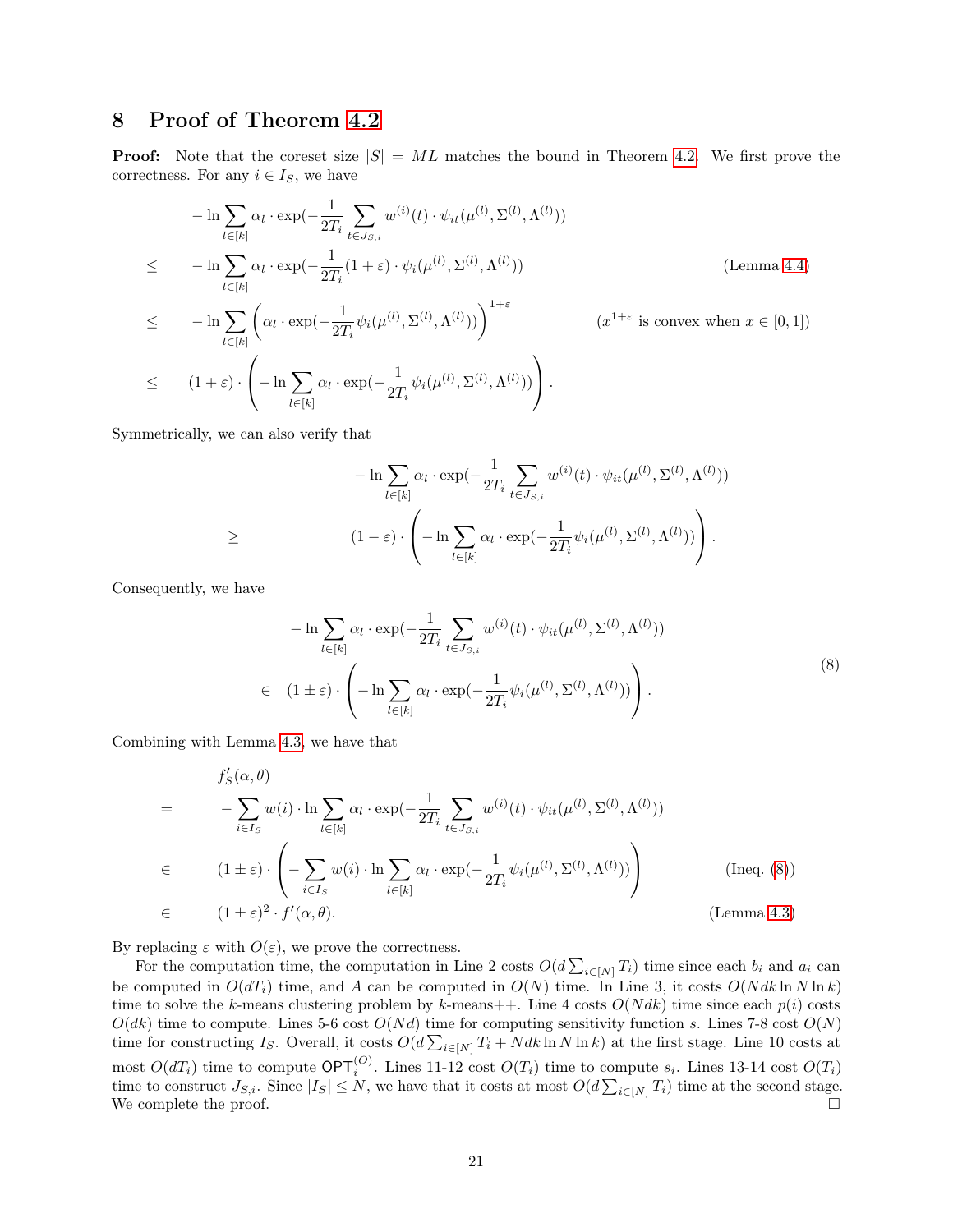## <span id="page-21-0"></span>9 Limitations, conclusion, and future work

In this paper, we study the problem of constructing coresets for clustering problems with time series data; in particular, we address the problem of constructing coresets for time series data generated from Gaussian mixture models with auto-correlations across time. Our coreset construction algorithm is efficient under a mild boundedness assumption on the covariance matrices of the underlying Gaussians, and the size of the coreset is independent of the number of entities and the number of observations and depends only polynomially on the number of clusters, the number of variables and an error parameter. Through empirical analysis on synthetic data, we demonstrate that the coreset sampling is superior to uniform sampling in computation time and accuracy.

Our work leaves several interesting directions for future work on time series clustering. While our current specification with autocorrelations assumes a stable time series pattern over time, future work should extend it to a hidden Markov process, where the time series process may switch over time. Further, while our focus here is on model-based clustering, it would be useful to consider how coresets should be constructed for other clustering methods such as direct clustering of raw data and indirect clustering of features.

Overall, we hope the paper stimulates more research on coreset construction for time series data on a variety of unsupervised and supervised machine learning algorithms. The savings in storage and computational cost without sacrificing accuracy is not only financially valuable, but also can have sustainability benefits through reduced energy consumption. Finally, recent research has shown that summaries (such as coresets) for static data need to include fairness constraints to avoid biased outcomes for under-represented groups based on gender and race when using the summary [\[16,](#page-22-17) [36\]](#page-23-16); future research needs to extend such techniques for time series coresets.

## Acknowledgments

This research was supported in part by an NSF CCF-1908347 grant.

## References

- <span id="page-21-6"></span>[1] Pankaj K Agarwal and Cecilia Magdalena Procopiuc. Exact and approximation algorithms for clustering. Algorithmica, 33(2):201–226, 2002.
- <span id="page-21-2"></span>[2] Saeed Aghabozorgi, Ali Seyed Shirkhorshidi, and Teh Ying Wah. Time-series clustering–a decade review. Information Systems, 53:16–38, 2015.
- <span id="page-21-5"></span>[3] Hirotugu Akaike and Genshiro Kitagawa. The practice of time series analysis. Springer Science & Business Media, 2012.
- <span id="page-21-8"></span>[4] Martin Anthony and Peter L Bartlett. Neural network learning: Theoretical foundations. Cambridge University press, 2009.
- <span id="page-21-9"></span>[5] Peter Arcidiacono and John Bailey Jones. Finite mixture distributions, sequential likelihood and the EM algorithm. Econometrica, 71(3):933–946, 2003.
- <span id="page-21-7"></span>[6] David Arthur and Sergei Vassilvitskii. k-means++: the advantages of careful seeding. In Nikhil Bansal, Kirk Pruhs, and Clifford Stein, editors, *Proceedings of the Eighteenth Annual ACM-SIAM Symposium on* Discrete Algorithms, SODA 2007, New Orleans, Louisiana, USA, January 7-9, 2007, pages 1027–1035. SIAM, 2007.
- <span id="page-21-4"></span>[7] Olivier Bachem, Mario Lucic, and Andreas Krause. Practical coreset constructions for machine learning. arXiv preprint arXiv:1703.06476, 2017.
- <span id="page-21-1"></span>[8] Badi Baltagi. Econometric analysis of panel data. John Wiley & Sons, 2008.
- <span id="page-21-3"></span>[9] Kasun Bandara, Christoph Bergmeir, and Slawek Smyl. Forecasting across time series databases using recurrent neural networks on groups of similar series: A clustering approach. Expert systems with applications, 140:112896, 2020.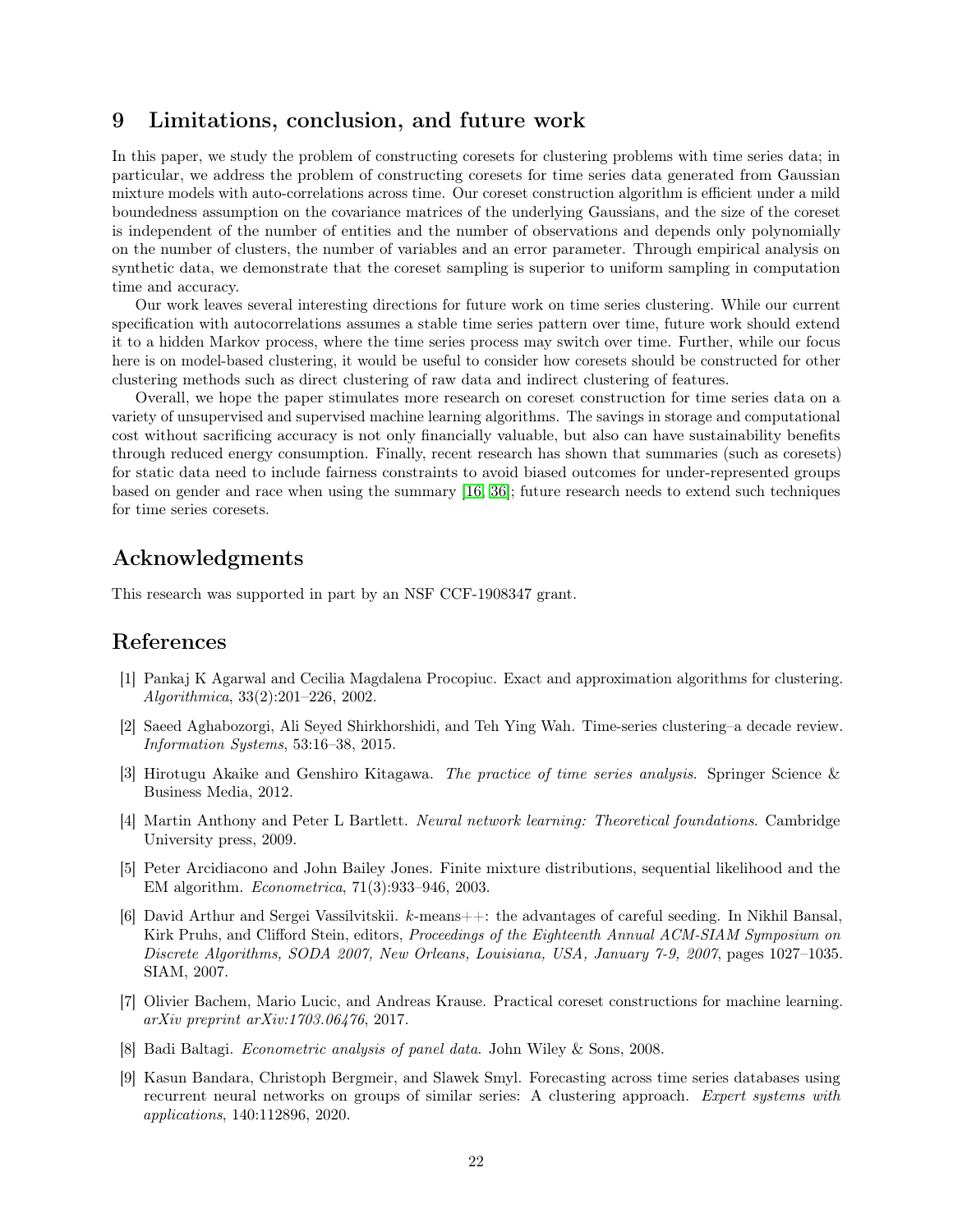- <span id="page-22-12"></span>[10] Luca Becchetti, Marc Bury, Vincent Cohen-Addad, Fabrizio Grandoni, and Chris Schwiegelshohn. Oblivious dimension reduction for k-means: beyond subspaces and the Johnson-Lindenstrauss lemma. In Proceedings of the 51st Annual ACM SIGACT Symposium on Theory of Computing, pages 1039–1050. ACM, 2019.
- <span id="page-22-0"></span>[11] Avrim Blum, John Hopcroft, and Ravindran Kannan. Foundations of data science. Cambridge University Press, 2020.
- <span id="page-22-8"></span>[12] Hans-Hermann Bock. Clustering methods: a history of k-means algorithms. Selected contributions in data analysis and classification, pages 161–172, 2007.
- <span id="page-22-11"></span>[13] Vladimir Braverman, Dan Feldman, and Harry Lang. New frameworks for offline and streaming coreset constructions. CoRR, abs/1612.00889, 2016.
- <span id="page-22-16"></span>[14] Adolf Buse. The likelihood ratio, wald, and lagrange multiplier tests: An expository note. The American Statistician, 36(3a):153–157, 1982.
- <span id="page-22-1"></span>[15] Jorge Caiado, Elizabeth A Maharaj, and Pierpaolo D'Urso. Time series clustering. Handbook of cluster analysis, pages 241–263, 2015.
- <span id="page-22-17"></span>[16] L. Elisa Celis, Vijay Keswani, Damian Straszak, Amit Deshpande, Tarun Kathuria, and Nisheeth K. Vishnoi. Fair and diverse dpp-based data summarization. In Jennifer G. Dy and Andreas Krause, editors, Proceedings of the 35th International Conference on Machine Learning, ICML 2018, Stockholmsmässan, Stockholm, Sweden, July 10-15, 2018, volume 80 of Proceedings of Machine Learning Research, pages 715–724. PMLR, 2018.
- <span id="page-22-9"></span>[17] Ke Chen. On coresets for k-median and k-means clustering in metric and Euclidean spaces and their applications. SIAM J. Comput., 39(3):923–947, August 2009.
- <span id="page-22-7"></span>[18] Mike X Cohen. Analyzing neural time series data: theory and practice. MIT press, 2014.
- <span id="page-22-10"></span>[19] Vincent Cohen-Addad, David Saulpic, and Chris Schwiegelshohn. A new coreset framework for clustering. pages 169–182, 2021.
- <span id="page-22-2"></span>[20] Pierpaolo D'Urso and Elizabeth Ann Maharaj. Autocorrelation-based fuzzy clustering of time series. Fuzzy Sets and Systems, 160(24):3565–3589, 2009.
- <span id="page-22-3"></span>[21] Jason Ernst, Gerard J Nau, and Ziv Bar-Joseph. Clustering short time series gene expression data. Bioinformatics, 21(suppl\_1):i159–i168, 2005.
- <span id="page-22-5"></span>[22] Dan Feldman. Core-sets: Updated survey. Sampling Techniques for Supervised or Unsupervised Tasks, pages 23–44, 2020.
- <span id="page-22-13"></span>[23] Dan Feldman. Introduction to core-sets: an updated survey. CoRR, abs/2011.09384, 2020.
- <span id="page-22-15"></span>[24] Dan Feldman, Matthew Faulkner, and Andreas Krause. Scalable training of mixture models via coresets. In Advances in Neural Information Processing Systems 24: 25th Annual Conference on Neural Information Processing Systems 2011. Proceedings of a meeting held 12-14 December 2011, Granada, Spain, pages 2142–2150, 2011.
- <span id="page-22-4"></span>[25] Dan Feldman, Amos Fiat, Haim Kaplan, and Kobbi Nissim. Private coresets. In Proceedings of the forty-first annual ACM symposium on Theory of computing, pages 361–370, 2009.
- <span id="page-22-14"></span>[26] Dan Feldman, Zahi Kfir, and Xuan Wu. Coresets for Gaussian mixture models of any shape. arXiv preprint arXiv:1906.04895, 2019.
- <span id="page-22-6"></span>[27] Dan Feldman and Michael Langberg. A unified framework for approximating and clustering data. In Proceedings of the forty-third annual ACM symposium on Theory of computing, pages 569–578. ACM, 2011. [https://arxiv](https://arxiv.org/abs/1106.1379).org/abs/1106.1379.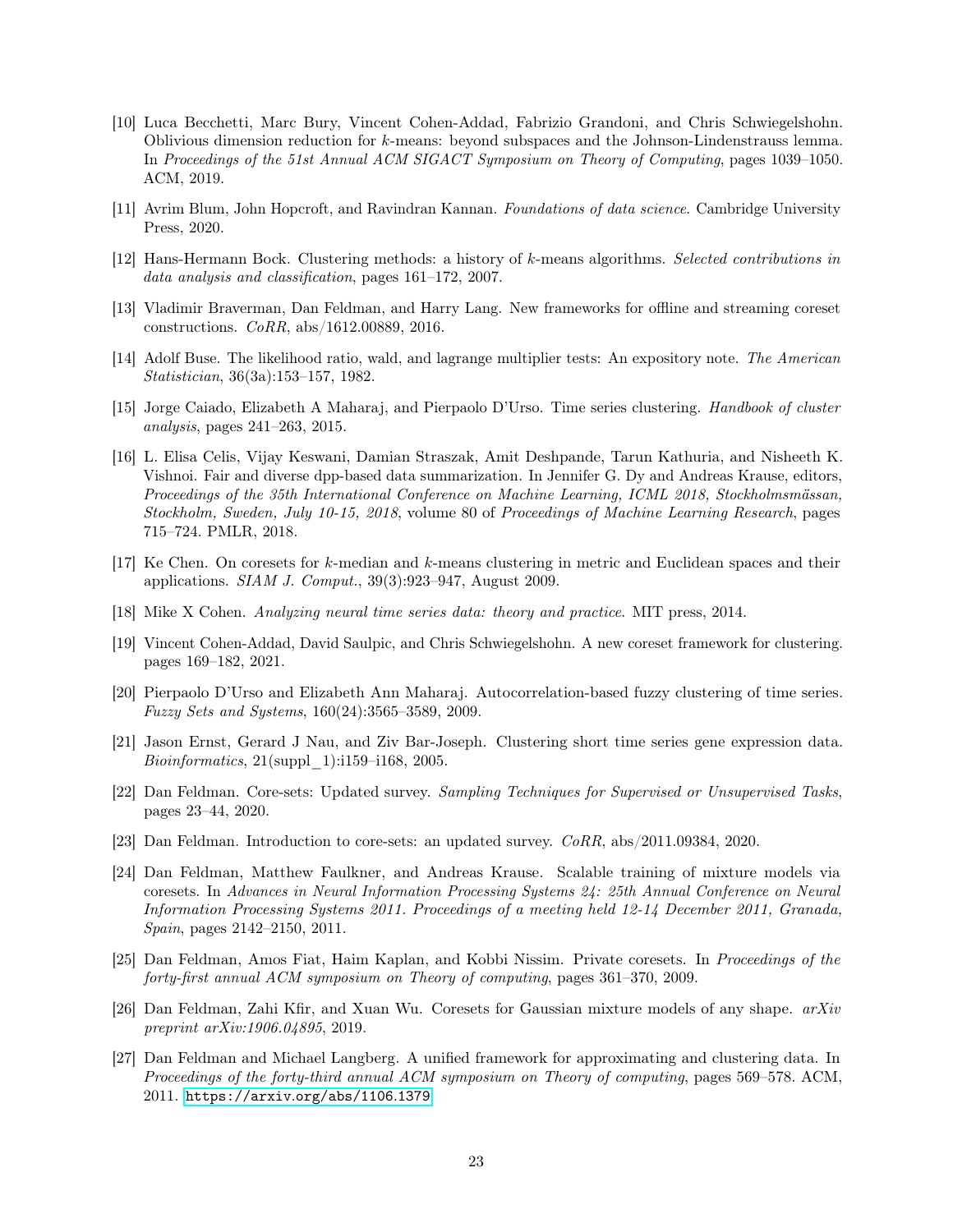- <span id="page-23-11"></span>[28] Dan Feldman, Melanie Schmidt, and Christian Sohler. Turning big data into tiny data: Constant-size coresets for k-means, PCA and projective clustering. In Proceedings of the Twenty-Fourth Annual ACM-SIAM Symposium on Discrete Algorithms, pages 1434–1453. SIAM, 2013.
- <span id="page-23-13"></span>[29] Dan Feldman, Cynthia R. Sung, Andrew Sugaya, and Daniela Rus. idiary: From GPS signals to a textsearchable diary. ACM Trans. Sens. Networks, 11(4):60:1–60:41, 2015.
- <span id="page-23-3"></span>[30] Sylvia Frühwirth-Schnatter. Panel data analysis: a survey on model-based clustering of time series. Adv. Data Anal. Classif., 5(4):251–280, 2011.
- <span id="page-23-1"></span>[31] Tak-chung Fu. A review on time series data mining. Engineering Applications of Artificial Intelligence, 24(1):164–181, 2011.
- <span id="page-23-4"></span>[32] John N Haddad. A simple method for computing the covariance matrix and its inverse of a stationary autoregressive process. Communications in Statistics-Simulation and Computation, 27(3):617–623, 1998.
- <span id="page-23-12"></span>[33] Sariel Har-Peled. Clustering motion. Discrete & Computational Geometry, 31(4):545–565, 2004.
- <span id="page-23-8"></span>[34] Sariel Har-Peled and Soham Mazumdar. On coresets for k-means and k-median clustering. In 36th Annual ACM Symposium on Theory of Computing,, pages 291–300, 2004.
- <span id="page-23-2"></span>[35] Christian Hennig, Marina Meila, Fionn Murtagh, and Roberto Rocci. Handbook of cluster analysis. CRC Press, 2015.
- <span id="page-23-16"></span>[36] Lingxiao Huang, Shaofeng H.-C. Jiang, and Nisheeth K. Vishnoi. Coresets for clustering with fairness constraints. In Hanna M. Wallach, Hugo Larochelle, Alina Beygelzimer, Florence d'Alché-Buc, Emily B. Fox, and Roman Garnett, editors, Advances in Neural Information Processing Systems 32: Annual Conference on Neural Information Processing Systems 2019, NeurIPS 2019, December 8-14, 2019, Vancouver, BC, Canada, pages 7587–7598, 2019.
- <span id="page-23-9"></span>[37] Lingxiao Huang, K. Sudhir, and Nisheeth K. Vishnoi. Coresets for regressions with panel data. In Hugo Larochelle, Marc'Aurelio Ranzato, Raia Hadsell, Maria-Florina Balcan, and Hsuan-Tien Lin, editors, Advances in Neural Information Processing Systems 33: Annual Conference on Neural Information Processing Systems 2020, NeurIPS 2020, December 6-12, 2020, virtual, 2020.
- <span id="page-23-10"></span>[38] Lingxiao Huang and Nisheeth K. Vishnoi. Coresets for clustering in Euclidean spaces: Importance sampling is nearly optimal. In Konstantin Makarychev, Yury Makarychev, Madhur Tulsiani, Gautam Kamath, and Julia Chuzhoy, editors, Proccedings of the 52nd Annual ACM SIGACT Symposium on Theory of Computing, STOC 2020, Chicago, IL, USA, June 22-26, 2020, pages 1416–1429. ACM, 2020.
- <span id="page-23-0"></span>[39] Jui-Long Hung, Morgan C Wang, Shuyan Wang, Maha Abdelrasoul, Yaohang Li, and Wu He. Identifying at-risk students for early interventions—a time-series clustering approach. IEEE Transactions on Emerging Topics in Computing, 5(1):45–55, 2015.
- <span id="page-23-15"></span>[40] Murray Jorgensen. Iteratively reweighted least squares. Encyclopedia of Environmetrics, 3, 2006.
- <span id="page-23-7"></span>[41] T Tony Ke and K Sudhir. Privacy rights and data security: GDPR and personal data driven markets. Available at SSRN 3643979, 2020.
- <span id="page-23-6"></span>[42] Eamonn Keogh. A decade of progress in indexing and mining large time series databases. In Proceedings of the 32nd international conference on Very large data bases, pages 1268–1268, 2006.
- <span id="page-23-14"></span>[43] Amit Kumar, Yogish Sabharwal, and Sandeep Sen. A simple linear time  $(1+\epsilon)$ -approximation algorithm for k-means clustering in any dimensions. In 45th Symposium on Foundations of Computer Science (FOCS 2004), 17-19 October 2004, Rome, Italy, Proceedings, pages 454–462. IEEE Computer Society, 2004.
- <span id="page-23-5"></span>[44] James P LeSage. The theory and practice of spatial econometrics. University of Toledo. Toledo, Ohio, 28(11), 1999.